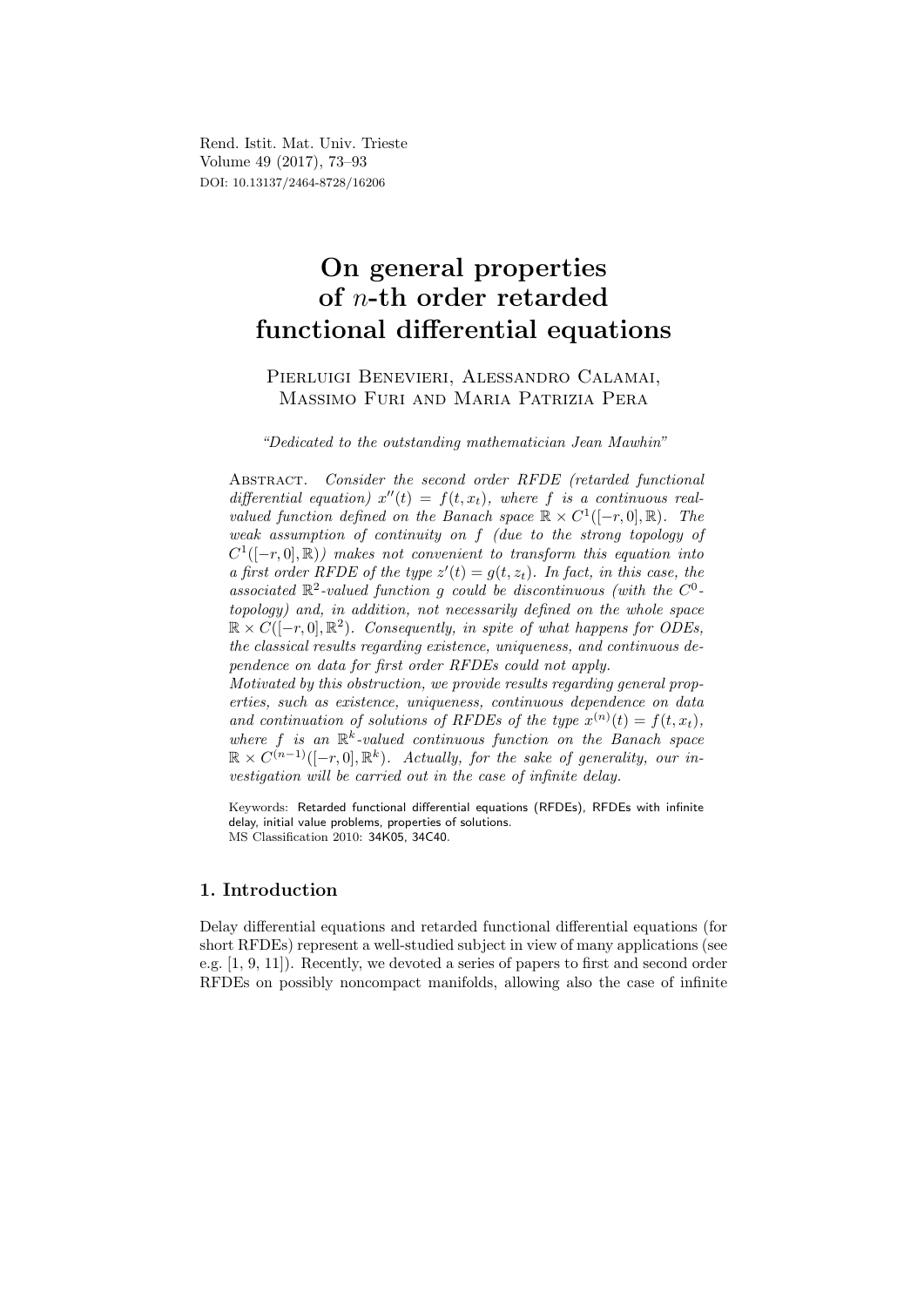delay (see  $[2, 3, 4, 5, 6, 7, 8]$ ). We mostly focused on the problem of existence of periodic solutions, as well as on the structure of the set of solutions of parameterized RFDEs. For such equations, we obtained global continuation results by means of topological methods. In this framework, we also performed a preliminary study in the paper [7] in which we investigated general properties of RFDEs with infinite delay on differentiable manifolds.

Here we settle in the context of Euclidean spaces, and we tackle a different but related problem regarding higher order RFDEs whose reduction to first order equations is not convenient, in spite of what happens for ODEs.

Consider, for example, the second order RFDE

$$
x''(t) = -\varepsilon x'(t) + g(x_t),\tag{1}
$$

where  $\varepsilon > 0$  and  $g: C^0[-r, 0], \mathbb{R}^k \to \mathbb{R}^k$   $(r > 0)$  is a continuous function. Here, as usual when dealing with RFDEs, if  $x: J \to \mathbb{R}^k$  is a function defined on an interval, given  $t \in J$ ,  $x_t$  denotes the map  $\theta \in [-r, 0] \mapsto x(t + \theta)$ , whenever it makes sense, that is, whenever  $[t - r, t] \subseteq J$ .

Obviously, an equation (no matter how it is written) is well-defined if it is clear what is a solution. For the equation (1), as well as for a broader class of second order RFDEs, two different notions are prominent. The first one is the following.

DEFINITION 1.1 (C<sup>0</sup>-solution of (1)). A function  $x: J \to \mathbb{R}^k$ , defined on an interval J, is a  $C^0$ -solution of (1) if it is continuous and satisfies eventually the equality

$$
x''(t) = -\varepsilon x'(t) + g(x_t),
$$

meaning that there exists  $\tau \in J$  ( $\tau < \sup J$ ) such that  $[\tau - r, \tau] \subseteq J$  and the equality is verified for each  $t \in (\tau, +\infty) \cap J$ .

The second definition of solution is given by modifying the previous one just by additionally requiring x to be of class  $C^1$ .

DEFINITION 1.2 (C<sup>1</sup>-solution of (1)). A function  $x: J \to \mathbb{R}^k$ , defined on an interval J, is a  $C^1$ -solution of (1) if it is of class  $C^1$  and satisfies eventually the equality

$$
x''(t) = -\varepsilon x'(t) + g(x_t).
$$

Obviously, with any one of these notions, a solution turns out to be eventually of class  $C^2$ .

In spite of the similarity of the two notions of solution, when dealing with an initial value problem such as

$$
\begin{cases}\nx''(t) = -\varepsilon x'(t) + g(x_t), \quad t > \tau \\
x_\tau = \eta,\n\end{cases}
$$
\n(2)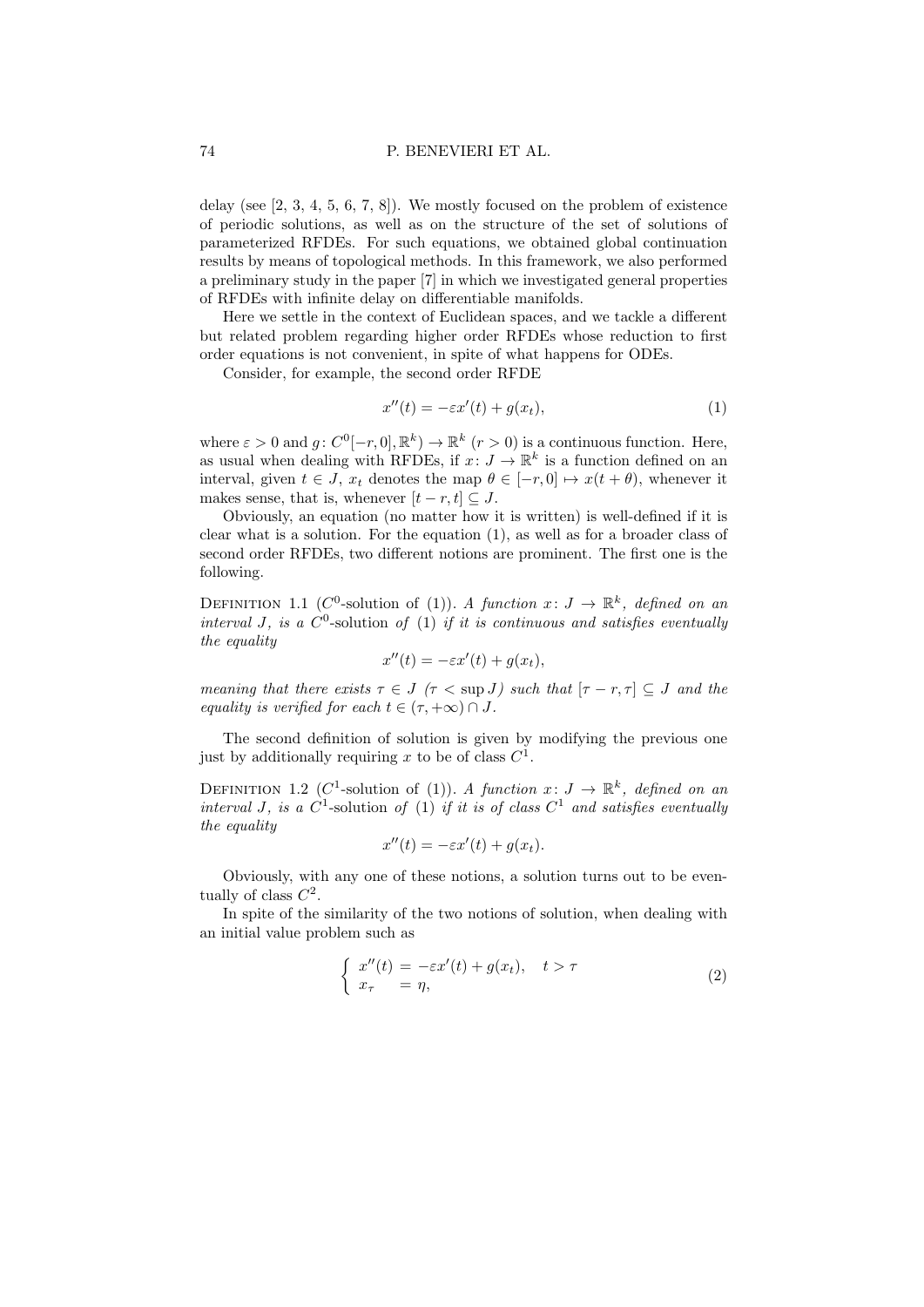with  $\eta \in C^1([-r, 0], \mathbb{R}^k)$ , the above definitions yield very divergent consequences.

If one seeks for a  $C^1$ -solution, the problem is, in some sense, well-posed, since any  $C^1$ -solution must satisfy the additional initial condition  $x'(\tau) = \eta'(0)$ . Therefore, under suitable assumptions on  $g$  (such as Lipschitz continuity), one gets the uniqueness in the future (i.e. for  $t > \tau$ ). To see this, it is sufficient to transform the above problem into the following first order initial value problem in  $\mathbb{R}^k \times \mathbb{R}^k$  $\ddot{\phantom{a}}$ :

$$
\begin{cases}\nx'(t) = y(t), & t > \tau \\
y'(t) = -\varepsilon y(t) + g(x_t), & t > \tau \\
x_{\tau} = \eta, \\
y(\tau) = \eta'(0).\n\end{cases}
$$
\n(3)

For existence, as well as uniqueness, results regarding initial value problems such as  $(3)$  we suggest [14].

On the other hand, if one seeks for solutions of (2) according to the first definition, the problem is under-determined: it becomes well-posed for any additional condition  $x'(\tau^+) = c$ , with  $c \in \mathbb{R}^k$  (where  $x'(\tau^+)$  denotes the right derivative of x at  $\tau$ ), so that the uniqueness of the solution of problem (2) is never obtained.

Contrary to the above first notion of solution (the  $C^0$  one), the second one is suitable for the following general second order RFDE in  $\mathbb{R}^k$ :

$$
x''(t) = h(t, x_t, x'_t),\tag{4}
$$

where  $h: \mathbb{R} \times C^0[-r,0], \mathbb{R}^k \times C^0[-r,0], \mathbb{R}^k \to \mathbb{R}^k$  is a continuous function, and  $x'_{t}$  is a shortened form of  $(x')_{t}$ . Of course, (4) includes as a particular case the equation (1). To see this, put  $h(t, \varphi, \psi) = -\varepsilon \psi(0) + g(\varphi)$ .

Anyhow, if one is interested in the  $C<sup>1</sup>$ -solutions of (4), it is convenient to consider the graphically simpler and more general equation

$$
x''(t) = f(t, x_t),\tag{5}
$$

where f is an  $\mathbb{R}^k$ -valued continuous function defined on  $\mathbb{R} \times C^1([-r,0], \mathbb{R}^k)$ . To see that  $(5)$  is, in fact, more general than  $(4)$ , it is sufficient to define  $f(t, \varphi) = h(t, \varphi, \varphi').$ 

Apart its graphic simplicity, the equation  $(5)$  has two advantages. Firstly, f may be defined on  $\mathbb{R} \times C^1([-r, 0], \mathbb{R}^k)$  and not necessarily on  $\mathbb{R} \times C^0[-r, 0], \mathbb{R}^k)$ . Secondly, the assumption of continuity of f on  $\mathbb{R} \times C^1([-r,0],\mathbb{R}^k)$  is a milder condition than the one we would get by requiring  $f$  continuous with the topology induced by  $\mathbb{R} \times C^0[-r, 0], \mathbb{R}^k$ , consequence of the fact that the  $C^1$  topology is stronger than the  $C^0$  one.

Of course if f is defined and continuous on  $\mathbb{R} \times C^0[-r,0], \mathbb{R}^k$ , it is, in particular, defined and continuous on the Banach space  $\mathbb{R} \times C^1([-r,0],\mathbb{R}^k)$ .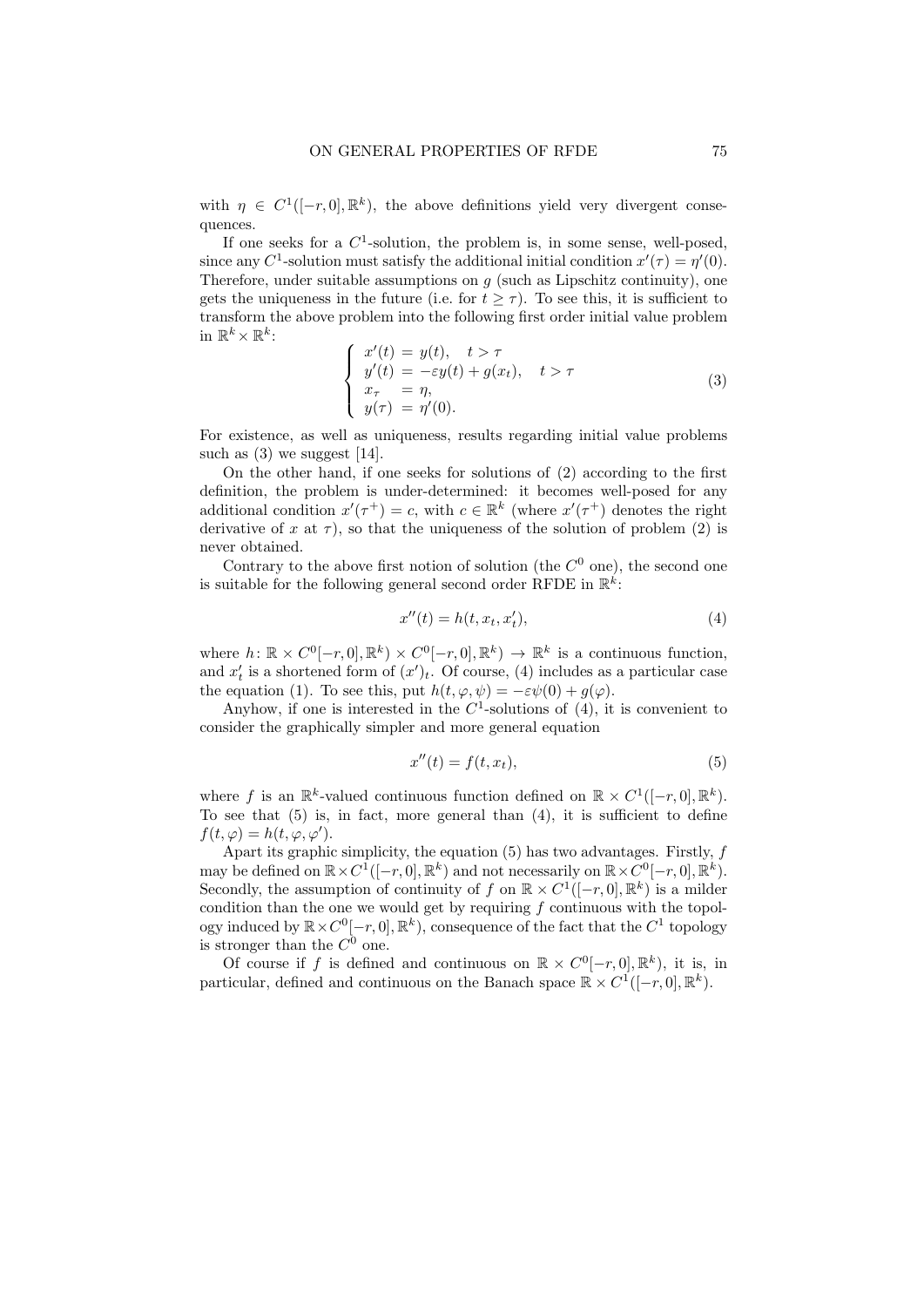However, dealing with the equation (5) has a disadvantage: when (5) is converted into the first order equation  $z'(t) = g(t, z_t)$  by putting  $z(t) = (x(t), y(t))$ and  $g(t, z_t) = (y(t), f(t, x_t))$ , the associated continuous function

 $g: \mathbb{R} \times C^1([-r, 0], \mathbb{R}^k \times \mathbb{R}^k) \to \mathbb{R}^k \times \mathbb{R}^k$ , given by  $(t, \varphi, \psi) \mapsto (\psi(0), f(t, \varphi)),$ 

could not be compatible with any  $(\mathbb{R}^k \times \mathbb{R}^k)$ -valued continuous function defined on  $\mathbb{R} \times C^0[-r,0], \mathbb{R}^k \times \mathbb{R}^k$ . In other words, g could be discontinuous with the coarse topology induced on  $\mathbb{R} \times C^1([-r, 0], \mathbb{R}^k \times \mathbb{R}^k)$  by the containing Banach space  $\mathbb{R} \times C^0[-r,0], \mathbb{R}^k \times \mathbb{R}^k$ . Thus, the classical existence, as well as uniqueness, results regarding initial value problems for first order RFDEs could not apply.

Our purpose is to alleviate this disadvantage by proving general properties of the equation (5), as well as higher order equations of the type

$$
x^{(n)}(t) = f(t, x_t),
$$
\n(6)

with  $f: \mathbb{R} \times C^{(n-1)}([-r, 0], \mathbb{R}^k) \to \mathbb{R}^k$  continuous. These equations will sometimes be associated with an initial condition of Cauchy type as  $x<sub>\tau</sub> = \eta$ , with  $\tau \in \mathbb{R}$  and  $\eta \in C^{(n-1)}([-r, 0], \mathbb{R}^k)$ , obtaining results regarding existence, uniqueness and continuous dependence on data.

Actually, for the sake of generality, we will investigate the case of infinite delay, which includes the equation (6) as a special case.

As already pointed out, delay equations and RFDEs in Euclidean spaces have been studied by many authors from different points of view. For a general reference about RFDEs with finite delay, we suggest the monograph by Hale and Verduyn Lunel [14]. Among others, we refer also to the works of Gaines and Mawhin [12], Nussbaum [17, 18] and Mallet-Paret, Nussbaum and Paraskevopoulos [16]. For RFDEs with infinite delay we recommend the articles of Hale and Kato [13] and, more recently, of Oliva and Rocha [19], and the book by Hino, Murakami and Naito [15].

In the above papers and books, the basic properties of RFDEs in  $\mathbb{R}^k$  have been investigated, as well as other related issues (e.g. characterizing the space of initial functions of RFDEs with infinite delays, see [15]). In spite of this, to the best of our knowledge, our particular point of view on higher order RFDEs has been never pursued. The main purpose of this paper is to fill this gap.

# 2. Preliminaries

Given  $m \in \{0, 1, 2, \dots\}$  and  $b \in \mathbb{R}$ , we will denote by  $BU^m((-\infty, b], \mathbb{R}^k)$  the space of all functions  $x: (-\infty, b] \to \mathbb{R}^k$  which are bounded and uniformly continuous with their derivatives up to the order  $m$ . This is a Banach space, being a closed subset of the space  $BC^m((-\infty, b], \mathbb{R}^k)$  of the  $C^m$ -functions which are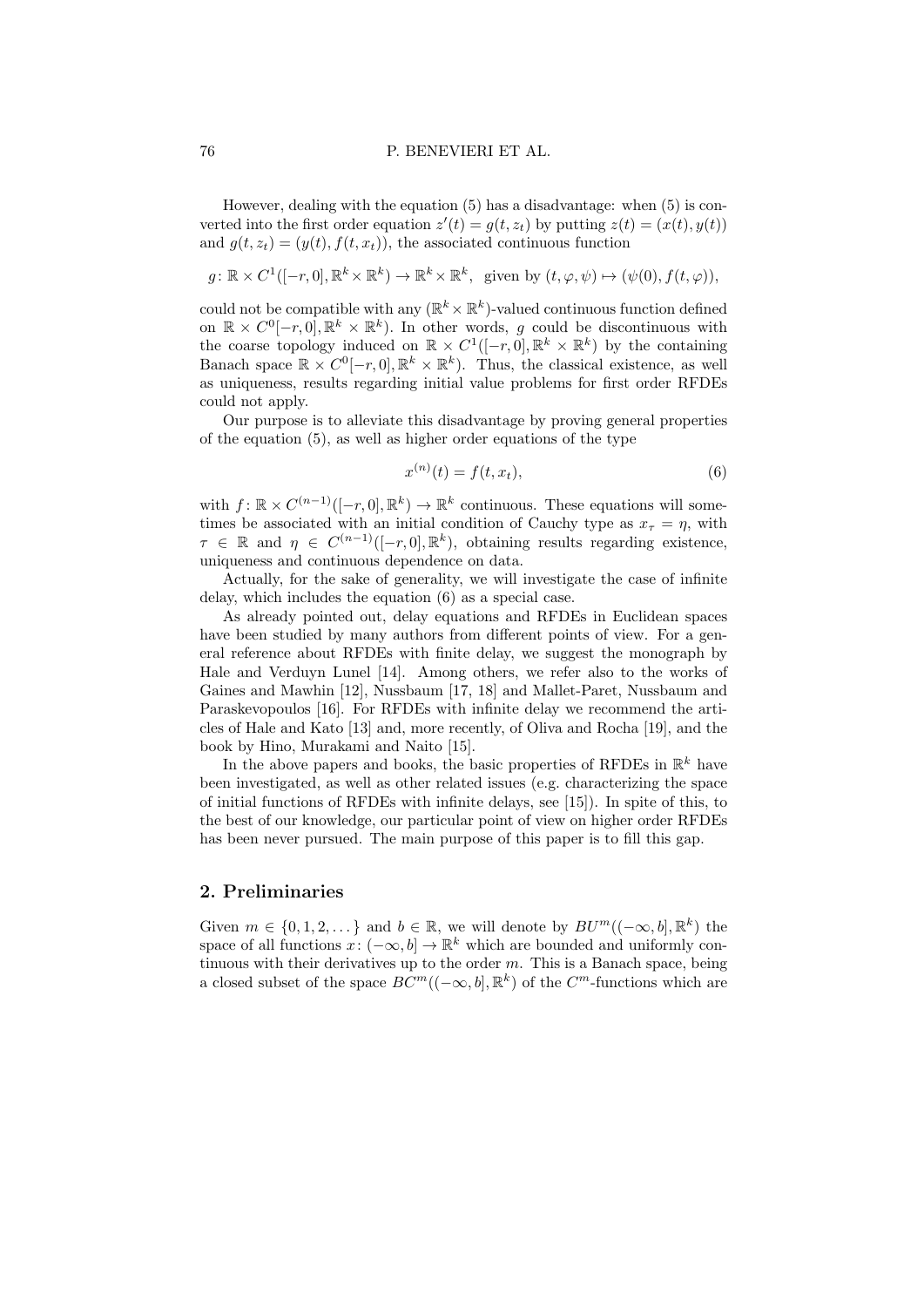bounded with their derivatives up to the order m. As usual,  $BU((-\infty, b], \mathbb{R}^k)$ and  $BC((-\infty, b], \mathbb{R}^k)$  stand for  $BU^0((-\infty, b], \mathbb{R}^k)$  and  $BC((-\infty, b], \mathbb{R}^k)$ , respectively.

When  $m > 0$ , in  $BC^m((-\infty, b], \mathbb{R}^k)$ , and consequently in  $BU^m((-\infty, b], \mathbb{R}^k)$ , among the many equivalent Banach norms we consider the following:

$$
||x|| = \sup_{t \in (-\infty, b]} |x(t)| + \sup_{t \in (-\infty, b]} |x^{(m)}(t)|,
$$

where here, and throughout the paper,  $|\cdot|$  is the Euclidean norm of  $\mathbb{R}^k$ .

For simplicity's sake, the norm of any infinite-dimensional Banach space will be denoted uniquely by  $\|\cdot\|$ . No confusion should arise: the space whose norm is considered will be apparent from the context.

We recall that a subset Q of  $BC((-\infty, b], \mathbb{R}^k)$  is precompact (i.e. totally bounded) if and only if it is bounded and given any  $\varepsilon > 0$  there exists a finite covering F of arbitrary subsets of  $(-\infty, b]$  such that the oscillation of any  $\varphi \in Q$  in each  $S \in \mathcal{F}$  is less than  $\varepsilon$  (see e.g. [10, Part 1, IV.6.5]). Of course, the same holds true for the subspace  $BU((-\infty, b], \mathbb{R}^k)$  of  $BC((-\infty, b], \mathbb{R}^k)$ . Consequently, a subset Q of  $BU^m((-\infty, b], \mathbb{R}^k)$  is precompact if and only if it is bounded and given any  $\varepsilon > 0$  there exists a finite covering F of  $(-\infty, b]$ such that for any  $\varphi \in Q$ , the oscillation of  $\varphi^{(m)}$  in each  $S \in \mathcal{F}$  is less than  $\varepsilon$ . Clearly, the space being complete, any precompact subset of  $BU^m((-\infty, b], \mathbb{R}^k)$ is relatively compact.

REMARK 2.1. Due to the fact that in  $BU^m((-\infty, b], \mathbb{R}^k)$  the derivative of order  $m$  of any function is uniformly continuous, a subset of this space is totally bounded only if it is bounded and made up of functions whose  $m$ -th derivatives are equi-uniformly continuous. The converse is not true even when  $m = 0$ : think about a traveling wave with compact support that goes to  $-\infty$  and preserves its shape.

Let  $x: J \to \mathbb{R}^k$  be a continuous function defined on an unbounded below real interval (that is, J is either a left, open or closed, half-line, or it coincides with  $\mathbb{R}$ ). As usual, given any  $t \in J$ , by  $x_t: (-\infty, 0] \to \mathbb{R}^k$  we mean the function  $\theta \mapsto x(t + \theta).$ 

REMARK 2.2. One can easily check that the function that associates to any  $(t, x) \in (-\infty, b] \times BU^m((-\infty, b], \mathbb{R}^k)$  the element  $x_t \in BU^m((-\infty, 0], \mathbb{R}^k)$  is continuous. Thus, in particular, given  $x \in BU^m((-\infty, b], \mathbb{R}^k)$ , the map  $t \in$  $(-\infty, b] \mapsto x_t$  is a continuous curve in  $BU^m((-\infty, 0], \mathbb{R}^k)$ .

Let n be a positive integer and  $f: \Omega \to \mathbb{R}^k$  a continuous function defined on an open subset  $\Omega$  of  $\mathbb{R} \times B\tilde{U}^{n-1}((-\infty,0],\mathbb{R}^k)$ . Let us consider in  $\mathbb{R}^k$  a retarded functional differential equation of order  $n$  of the type

$$
x^{(n)}(t) = f(t, x_t). \tag{7}
$$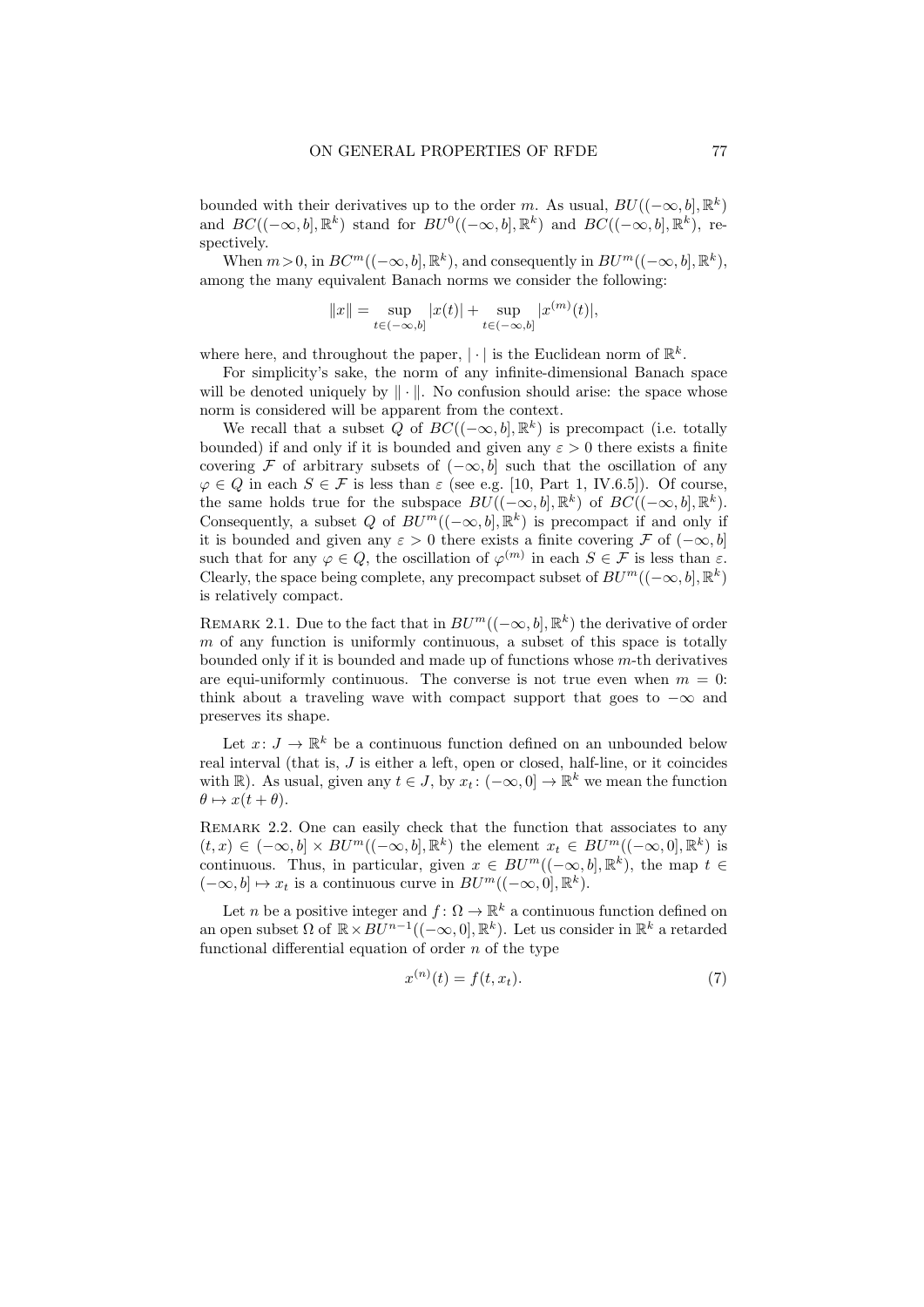DEFINITION 2.3 (Solution of the equation  $(7)$ ). A solution of  $(7)$  is a function  $x\colon J\to\mathbb{R}^k$ , defined on an unbounded below interval, such that

$$
x_t \in BU^{n-1}((-\infty, 0], \mathbb{R}^k)
$$

for all  $t \in J$ , which verifies eventually the equality  $x^{(n)}(t) = f(t, x_t)$ . That is, x is a solution of (7) if there exists  $\tau < \sup J$ , such that, for each  $t \in (\tau, +\infty) \cap J$ , one has  $(t, x_t) \in \Omega$  and  $x^{(n)}(t) = f(t, x_t)$ .

Obviously, according to Remark 2.2, any solution of the equaltion (7) is eventually of class  $C^n$ .

A solution of (7) is said to be maximal if it is not a proper restriction of another solution. As in the case of ODEs, Zorn's lemma implies that any solution is the restriction of a maximal solution.

Given an initial function  $\eta \in BU^{n-1}((-\infty,0],\mathbb{R}^k)$  and an instant  $\tau$  such that  $(\tau, \eta) \in \Omega$ , we will be interested in the following initial value problem:

$$
\begin{cases}\nx^{(n)}(t) = f(t, x_t), & t > \tau \\
x_\tau = \eta.\n\end{cases}\n\tag{8}
$$

DEFINITION 2.4 (Solution of the initial value problem  $(8)$ ). A solution of  $(8)$  is a solution  $x: J \to \mathbb{R}^k$  of the equation (7) such that  $\sup J > \tau$ ,  $x^{(n)}(t) = f(t, x_t)$ for all  $t \in (\tau, +\infty) \cap J$ , and  $x_{\tau} = \eta$ .

Clearly, a function  $x: J \to \mathbb{R}^k$ , defined on an unbounded below interval, is a solution of (8) if and only if  $\sup J > \tau$  and for all  $t \in J$  one has

$$
x(t) = \begin{cases} \sum_{j=0}^{n-1} \frac{(t-\tau)^j}{j!} \eta^{(j)}(0) + \int_{\tau}^t \frac{(t-s)^{n-1}}{(n-1)!} f(s, x_s) ds, & \text{if } t \ge \tau \\ \eta(t-\tau), & \text{if } t \le \tau, \end{cases}
$$
(9)

where  $\eta^{(0)}(0) := \eta(0)$ .

REMARK 2.5. In spite of the fact that the  $n$ -th order derivative of a solution  $x: J \to \mathbb{R}^k$  of (8) may not exist at  $t = \tau$ , the right *n*-th derivative  $x^{(n)}(\tau_+)$  of x at  $\tau$  always exists and is equal to  $f(\tau, \eta)$ . In fact, by definition,  $x^{(n)}(\tau)$  is the n-th derivative at  $\tau$  of the restriction  $x_+$  of x to the interval  $[\tau, +\infty) \cap J$ , and this restriction, because of (9), is a  $C<sup>n</sup>$  function such that  $x_{+}^{(n)}(t) = f(t, x_t)$  for all  $t \in [\tau, +\infty) \cap J$ .

#### 3. Existence

Here, our attention is devoted to the existence, global or local, of the solutions of the initial value problem (8).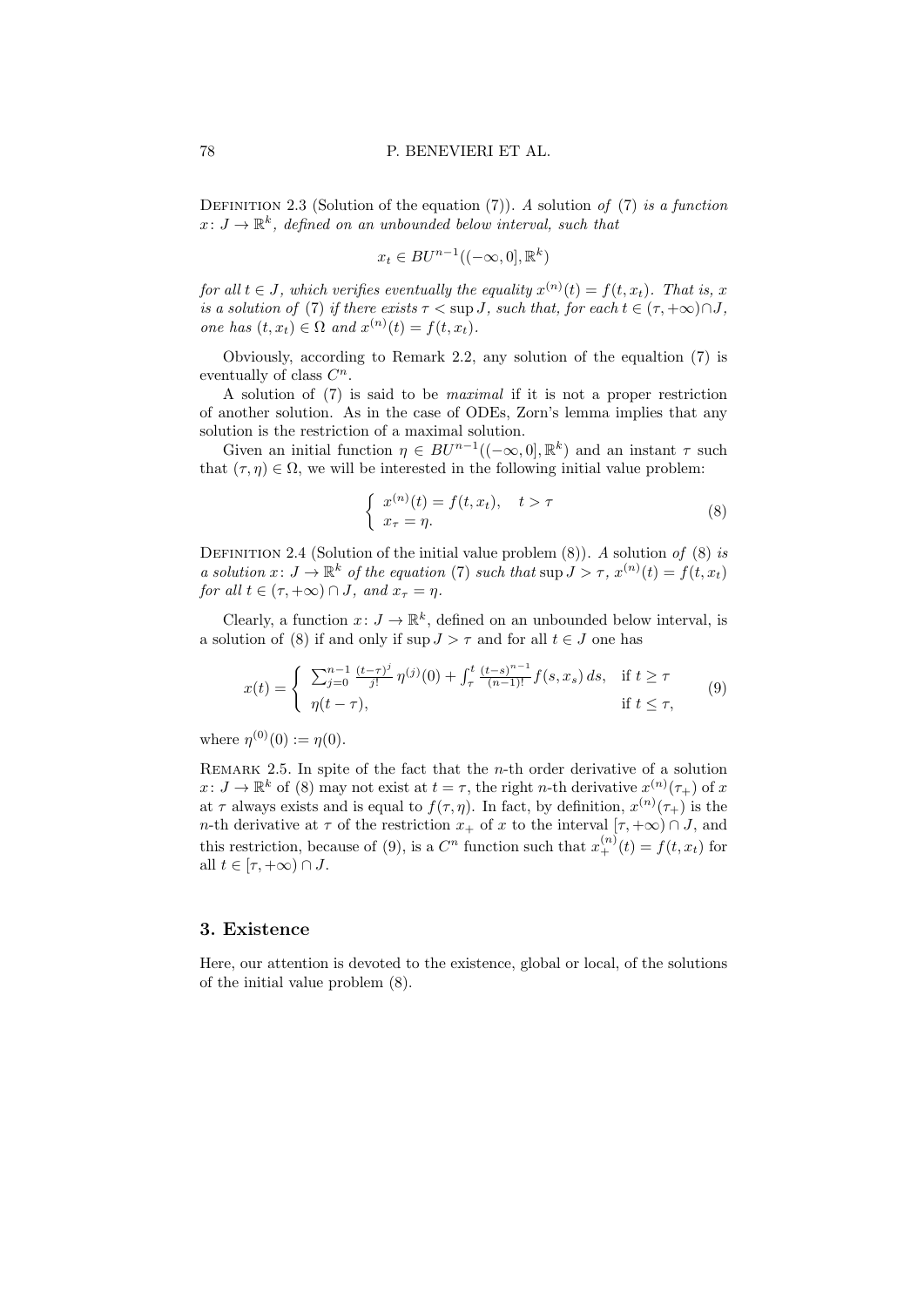A continuous function  $f: \mathbb{R} \times BU^{n-1}((-\infty,0], \mathbb{R}^k) \to \mathbb{R}^k$  will be called strictly retarded if there exists  $\varepsilon > 0$  such that the value  $f(t, \varphi)$  depends only on t and the restriction of  $\varphi$  to  $(-\infty, -\varepsilon]$ . That is,  $\varphi_1(\theta) = \varphi_2(\theta)$  for all  $\theta \in (-\infty, -\varepsilon]$  implies  $f(t, \varphi_1) = f(t, \varphi_2)$  for all  $t \in \mathbb{R}$ .

LEMMA 3.1. Let  $f: \mathbb{R} \times BU^{n-1}((-\infty,0], \mathbb{R}^k) \to \mathbb{R}^k$  be a strictly retarded function and choose  $\tau \in \mathbb{R}$ . Then,

- (1) any  $\xi \in BU^{n-1}((-\infty, \tau], \mathbb{R}^k)$  is the restriction of a unique maximal solution of equation  $(7)$ :
- (2) any maximal solution of equation  $(7)$  is defined on the whole real line.

*Proof.* (1) Choose any  $\xi \in BU^{n-1}((-\infty, \tau], \mathbb{R}^k)$  and let  $\hat{\xi}$  be the  $C^{n-1}$  extension of  $\xi$  to the whole real line given by

$$
\hat{\xi}(t) = \sum_{j=0}^{n-1} \frac{(t-\tau)^j}{j!} \xi^{(j)}(\tau), \text{ for } t \ge \tau
$$

and, of course,  $\hat{\xi}(t) = \xi(t)$  for  $t \leq \tau$ . Clearly  $\hat{\xi}_s \in BU^{n-1}((-\infty,0], \mathbb{R}^k)$ , for any  $s \in \mathbb{R}$ , and the map  $s \mapsto \hat{\xi}_s$  is continuous (see Remark 2.2). Thus, we may define the  $C^{n-1}$  function

$$
\hat{x}(t) = \begin{cases} \hat{\xi}(t) + \int_{\tau}^{t} \frac{(t-s)^{n-1}}{(n-1)!} f(s, \hat{\xi}_s) ds, & \text{if } t \geq \tau \\ \hat{\xi}(t), & \text{if } t \leq \tau. \end{cases}
$$

Since f is strictly retarded, there exists  $\varepsilon > 0$  such that  $f(t, \varphi)$  depends only on t and the restriction of  $\varphi$  to  $(-\infty, -\varepsilon]$ . Hence, for any t in the interval  $(\tau, \tau + \varepsilon]$ , one has  $f(t, \hat{\xi}_t) = f(t, \hat{x}_t)$  and, thus,  $\hat{x}^{(n)}(t) = f(t, \hat{x}_t)$ . This proves that the restriction x of  $\hat{x}$  to  $(-\infty, \tau + \varepsilon]$  is a solution of (7). Therefore, by Zorn's lemma,  $x$  is the restriction of a maximal solution of  $(7)$ , still denoted for simplicity by x, and defined on an interval J containing  $(-\infty, \tau + \varepsilon]$ . Now, taking into account  $(9)$ , again from the fact that f is strictly retarded it follows that, for any  $t \in J$ , the value  $x(t)$  depends only on the restriction of x to  $(-\infty, t-\varepsilon]$ . This implies the uniqueness of the maximal solution of (7).

(2) Let  $x: J \to \mathbb{R}^k$  be a maximal solution of (7) and, by contradiction, assume that sup  $J < +\infty$ . Due to the fact that f is strictly retarded, the same argument used in the proof of  $(1)$  shows that x can be extended to a solution defined on  $(-\infty, \sup J + \varepsilon)$ , contradicting the maximality of x. П

Notice that, as a consequence of both the assertions of Lemma 3.1, if  $f$  is a strictly retarded function, then the initial value problem (8) admits exactly one global solution (i.e. a solution defined on the whole real line). This fact will be applied in the proof of the following lemma, which is crucial in our proof of Theorem 3.3 below.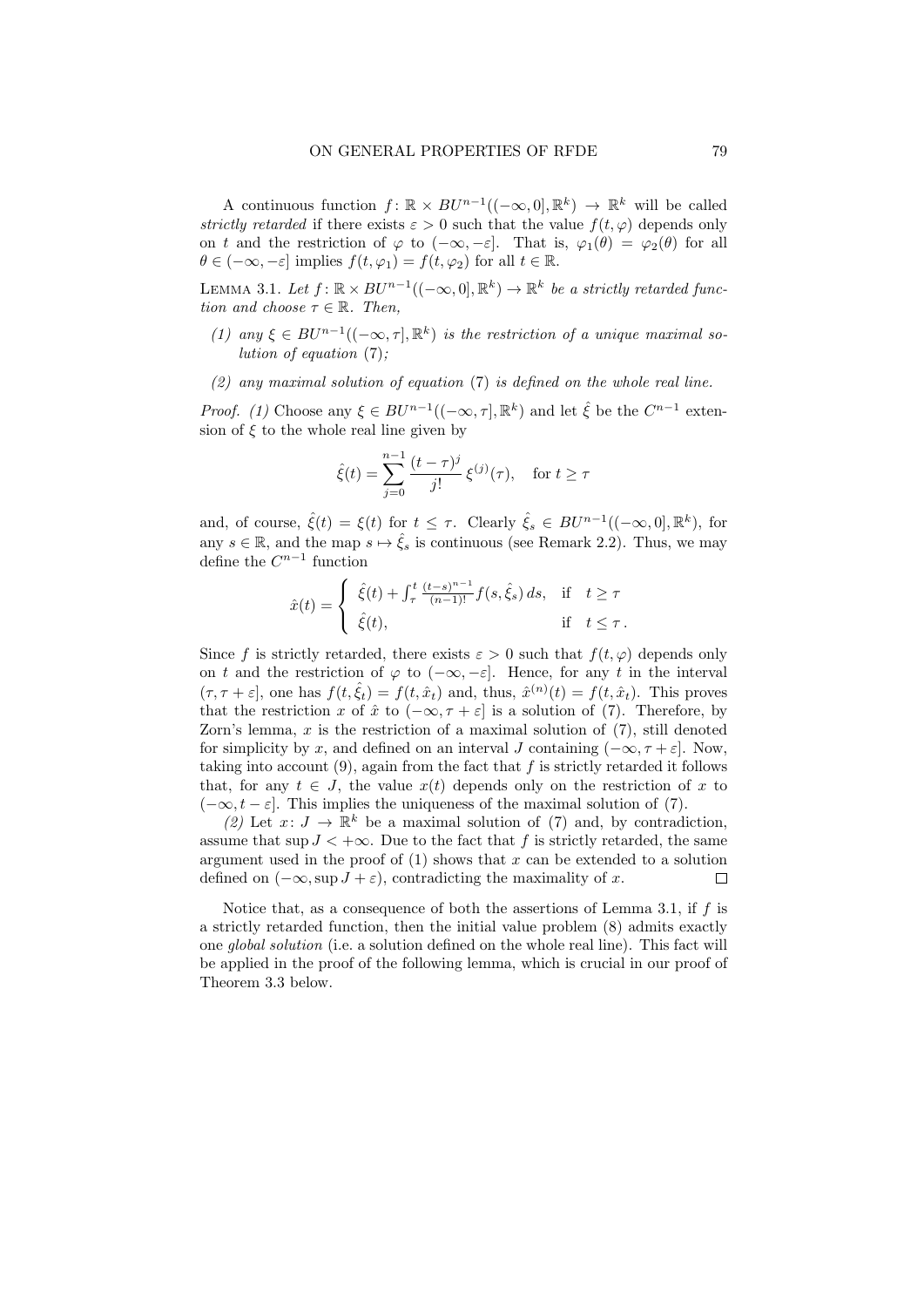LEMMA 3.2 (Global existence). Let  $f: \mathbb{R} \times BU^{n-1}((-\infty,0], \mathbb{R}^k) \to \mathbb{R}^k$  be a continuous function with bounded image. Then, problem (8) has a global solution.

*Proof.* Let  $\{\varepsilon_i\}$  be a sequence of positive numbers converging to 0 and consider the following auxiliary problem depending on  $j \in \mathbb{N}$ :

$$
\begin{cases}\nx^{(n)}(t) = f(t, x_{t-\varepsilon_j}), & t > \tau \\
x_\tau = \eta.\n\end{cases}
$$
\n(10)

Let  $f_j: \mathbb{R} \times BU^{n-1}((-\infty,0], \mathbb{R}^k) \to \mathbb{R}^k$  be defined by  $f_j(t,\varphi) = f(t,\varphi_{-\varepsilon_j})$ ; so that in problem (10) the expression  $f(t, x_{t-\varepsilon_j})$  can be replaced by  $f_j(t, x_t)$ . Clearly,  $f_i$  is a strictly retarded function. Hence, because of Lemma 3.1, problem (10) has a unique solution  $x^j$  defined on the whole real line. Now, observe that the restrictions to the half line  $[\tau, +\infty)$  of the functions  $x^j$  are all of class  $C<sup>n</sup>$  (see Remark 2.5) and, f having bounded image, these restrictions have equibounded *n*-th derivatives. Consequently, in any compact interval [ $\tau$ , b] these functions are also equibounded, due to the fact that their values at  $\tau$  are all equal to  $\eta(0)$ . Thus, taking into account that in the left half line  $(-\infty, \tau]$  the functions  $x^j$  do not depend on j, applying Ascoli's Theorem to any compact interval  $[\tau, b]$ , and by using a standard diagonal procedure, we may assume, without loss of generality, that the sequence  $\{x^j\}$  has the following properties:

- there exists a function  $x \colon \mathbb{R} \to \mathbb{R}^k$  such that  $x^j(t) \to x(t)$ , for any  $t \in \mathbb{R}$ ;
- $x_s \in BU^{n-1}((-\infty,0],\mathbb{R}^k)$ , for all  $s \in \mathbb{R}$ ;
- $x_s^j \to x_s$  in the space  $BU^{n-1}((-\infty,0], \mathbb{R}^k)$ , for all  $s \in \mathbb{R}$ .

Now observe that, as  $j \to +\infty$ , one actually has  $x_{s-\varepsilon_j}^j \to x_s$ , for any  $s \in \mathbb{R}$  (see Remark 2.2). Consequently, by applying Lebesgue's Dominated Convergence Theorem in equality (9), with  $f_i(t, x_t)$  in place of  $f(t, x_t)$ , we get that x is a solution of the initial value problem (8), proving the assertion.  $\Box$ 

THEOREM 3.3 (Local existence). Let  $f: \Omega \to \mathbb{R}^k$  be a continuous function on an open subset  $\Omega$  of  $\mathbb{R} \times BU^{n-1}((-\infty,0], \mathbb{R}^k)$  and  $(\tau, \eta) \in \Omega$ . Then, the initial value problem (8) admits at least one solution. In particular, any maximal solution is defined on an open interval.

*Proof.* Let  $N \subseteq \Omega$  be a closed neighborhood of  $(\tau, \eta)$  whose image under f is bounded. Due to the Tietze extension Theorem, the restriction  $f|_N$  has a continuous extension  $\hat{f}$ :  $\mathbb{R} \times BU^{n-1}((-\infty,0], \mathbb{R}^k) \to \mathbb{R}^k$  with bounded image. By applying Lemma 3.2 to the problem

$$
\begin{cases}\nx^{(n)}(t) = \hat{f}(t, x_t), & t > \tau \\
x_\tau = \eta,\n\end{cases}
$$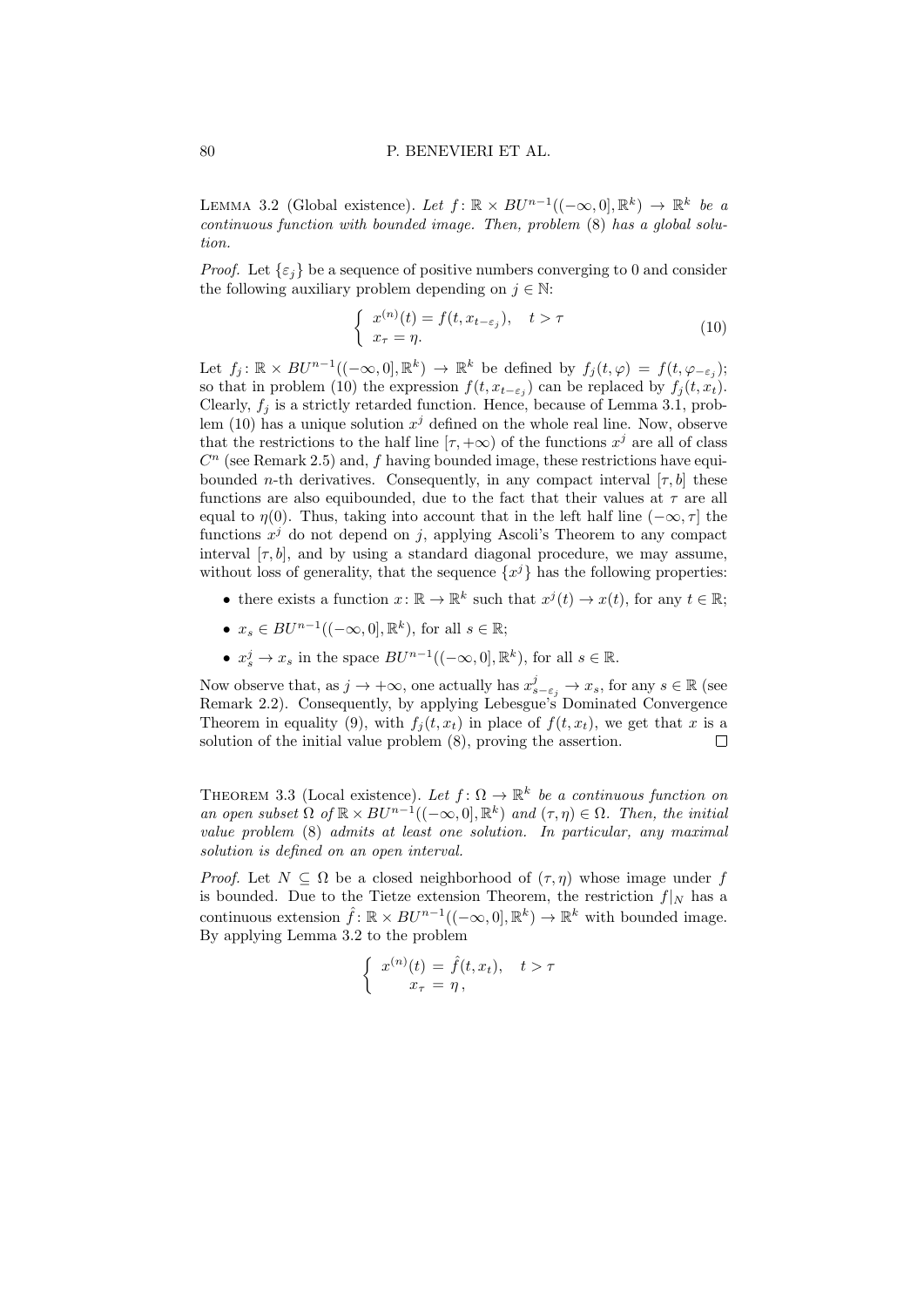we get the existence of a solution  $\hat{x}$  defined on the whole real line. Because of the continuity of the map  $t \mapsto (t, \hat{x}_t)$ , and taking into account that  $(\tau, \hat{x}_\tau)$  =  $(\tau, \eta) \in N$ , one can find  $\delta > 0$  such that  $(t, \hat{x}_t) \in N$  for all  $t \in [\tau, \tau + \delta)$ . Since  $f = \hat{f}$  in N, the restriction of  $\hat{x}$  to the half line  $(-\infty, \tau + \delta)$  is a solution of problem (8).

It remains to show that the domain of a maximal solution, call it  $x$ , cannot be a closed interval of the type  $(-\infty, b]$ . In fact, if this were the case, by applying the above argument to problem (8) with initial data  $(\tau, \eta) = (b, x_b)$ we would get a contradiction. П

### 4. Uniqueness

In this section we will give conditions ensuring the unique dependence on the past of the solutions of equation (7). We need the following folk result, whose proof is given here for the sake of completeness.

LEMMA 4.1. Let  $\alpha: [\tau, \tau + h) \to \mathbb{R}^k \ (0 \leq h \leq +\infty)$  be a  $C^1$  function such that  $\alpha(\tau) = 0$  and  $|\alpha'(t)| \leq c \sup_{s \in [\tau,t]} |\alpha(s)|$  for some constant  $c \geq 0$  and all  $t \in [\tau, \tau + h)$ . Then,  $\alpha(t) \equiv 0$  in  $[\tau, \tau + h)$ .

Proof. Assume the contrary. Then, without loss of generality, we may suppose that  $\tau$  is such that  $\alpha$  is nontrivial in any interval  $[\tau, \tau + \delta]$ , with  $0 < \delta < h$ . Take  $\delta$  such that  $\delta c < 1$  and let  $t_0 \in [\tau, \tau + \delta]$  satisfy the condition  $|\alpha(t_0)| =$  $\max_{s \in [\tau, \tau + \delta]} |\alpha(s)| > 0.$  We have

$$
|\alpha(t_0)| = |\alpha(t_0) - \alpha(\tau)| \le (t_0 - \tau) \sup_{s \in [\tau, t_0]} |\alpha'(s)| \le \delta c |\alpha(t_0)|.
$$

Being  $\delta c < 1$ , the above inequality implies  $\alpha(t_0) = 0$ , and this is a contradiction. П

Let  $f: \Omega \to \mathbb{R}^k$  be continuous on an open subset of  $\mathbb{R} \times BU^{n-1}((-\infty,0], \mathbb{R}^k)$ . Given an open set  $U \subseteq \Omega$ , we will say that f is compactly Lipschitz in U with respect to the second variable or, for short, c-Lipschitz in  $U$ , if, given any compact subset Q of U, there exists  $L \geq 0$  such that

$$
|f(t,\varphi) - f(t,\psi)| \le L \|\varphi - \psi\|
$$

for all  $(t, \varphi)$ ,  $(t, \psi) \in Q$ .

Moreover, we will say that f is locally c-Lipschitz in  $\Omega$  if for any  $(\tau, \eta) \in \Omega$ there exists an open neighborhood of  $(\tau, \eta)$  in  $\Omega$  in which f is c-Lipschitz. In spite of the fact that a locally Lipschitz function is not necessarily (globally) Lipschitz, one could actually show that if f is locally c-Lipschitz in  $\Omega$ , then it is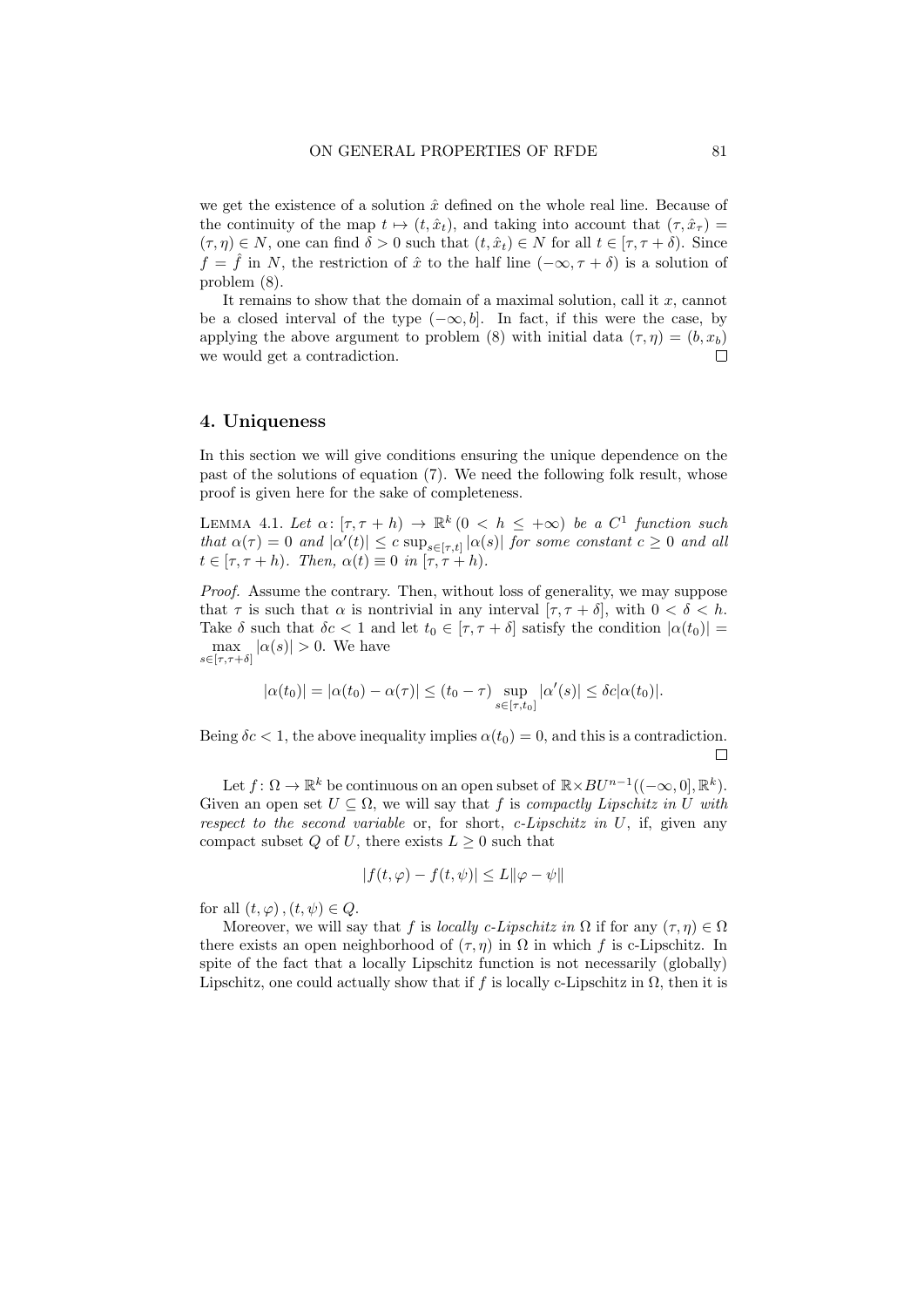also (globally) c-Lipschitz in  $\Omega$ . As a consequence, if f is  $C^1$  or, more generally, locally Lipschitz in the second variable, then it is additionally c-Lipschitz.

Roughly speaking, Theorem 4.2 below shows that, if f is c-Lipschitz in  $\Omega$ , then the future of the solutions of equation (7) is uniquely determined by the past. In particular, under this assumption, the initial value problem (8) has a unique maximal solution, which is necessarily defined on an open (unbounded below) interval, as stated in Theorem 3.3.

THEOREM 4.2 (Uniqueness). Let  $\Omega$  be an open subset of  $\mathbb{R} \times BU^{n-1}((-\infty,0], \mathbb{R}^k)$ and let  $f: \Omega \to \mathbb{R}^k$  be c-Lipschitz. Let  $x^1: J_1 \to \mathbb{R}^k$ ,  $x^2: J_2 \to \mathbb{R}^k$  be two maximal solutions of equation (7). If there exists  $\tau \in J_1 \cap J_2$  such that  $x^1(t) =$  $x^2(t)$  for  $t \leq \tau$  and  $(x^i)^{(n)}(t) = f(t, x_t^i)$  for  $t \in J_i$  (i=1,2),  $t > \tau$ , then  $J_1 = J_2$ and  $x^1 = x^2$ .

*Proof.* Since, according to Theorem 3.3,  $J_1 \cap J_2$  is an open interval, there exists  $h > 0$  such that  $[\tau, \tau + h] \subseteq J_1 \cap J_2$ . Then, each one of the sets

$$
Q_i = \left\{ (t, x_t^i) \in \Omega \subseteq \mathbb{R} \times BU^{n-1}((-\infty, 0], \mathbb{R}^k) : t \in [\tau, \tau + h] \right\}, \quad i = 1, 2,
$$

is compact, as the image of the continuous curve  $t \mapsto (t, x_t^i) \in \Omega$  defined on [ $\tau$ ,  $\tau$  + h]. Since f is c-Lipschitz in  $\Omega$ , there exists  $L > 0$ , corresponding to the compact set  $Q = Q_1 \cup Q_2$ , such that for any  $t \in [\tau, \tau + h]$  we have

$$
|f(t, x_t^2) - f(t, x_t^1)| \le L \|x_t^2 - x_t^1\|.
$$

Set  $\beta(t) = x^2(t) - x^1(t)$ , for  $t \in J_1 \cap J_2$ . Then, choosing any  $t \in [\tau, \tau + h]$ , we get

$$
|\beta^{(n)}(t)| \le L \|\beta_t\| = L \left( \sup_{\theta \le 0} |\beta(t+\theta)| + \sup_{\theta \le 0} |\beta^{(n-1)}(t+\theta)| \right).
$$

Consequently, since  $\beta(s) = 0$  for  $s \leq \tau$ , one has

$$
|\beta^{(n)}(t)| \le L \left( \sup_{s \in [\tau, t]} |\beta(s)| + \sup_{s \in [\tau, t]} |\beta^{(n-1)}(s)| \right). \tag{11}
$$

Moreover, the fact that  $\beta(\tau) = \beta'(\tau) = \cdots = \beta^{(n-1)}(\tau) = 0$  implies

$$
|\beta(s)| = \Big| \int_{\tau}^{s} \frac{(s-\sigma)^{n-2}}{(n-2)!} \beta^{(n-1)}(\sigma) d\sigma \Big| \leq M \sup_{\sigma \in [\tau,t]} |\beta^{(n-1)}(\sigma)|, \text{ for } s \in [\tau,t],
$$
\n(12)

where

$$
M := \int_{\tau}^{\tau+h} \frac{(\tau+h-\sigma)^{n-2}}{(n-2)!} \, d\sigma = \frac{h^{n-1}}{(n-1)!}.
$$

Hence, by  $(11)$  and  $(12)$ , we get

$$
|\beta^{(n)}(t)| \le L(M+1) \sup_{s \in [\tau,t]} |\beta^{(n-1)}(s)|.
$$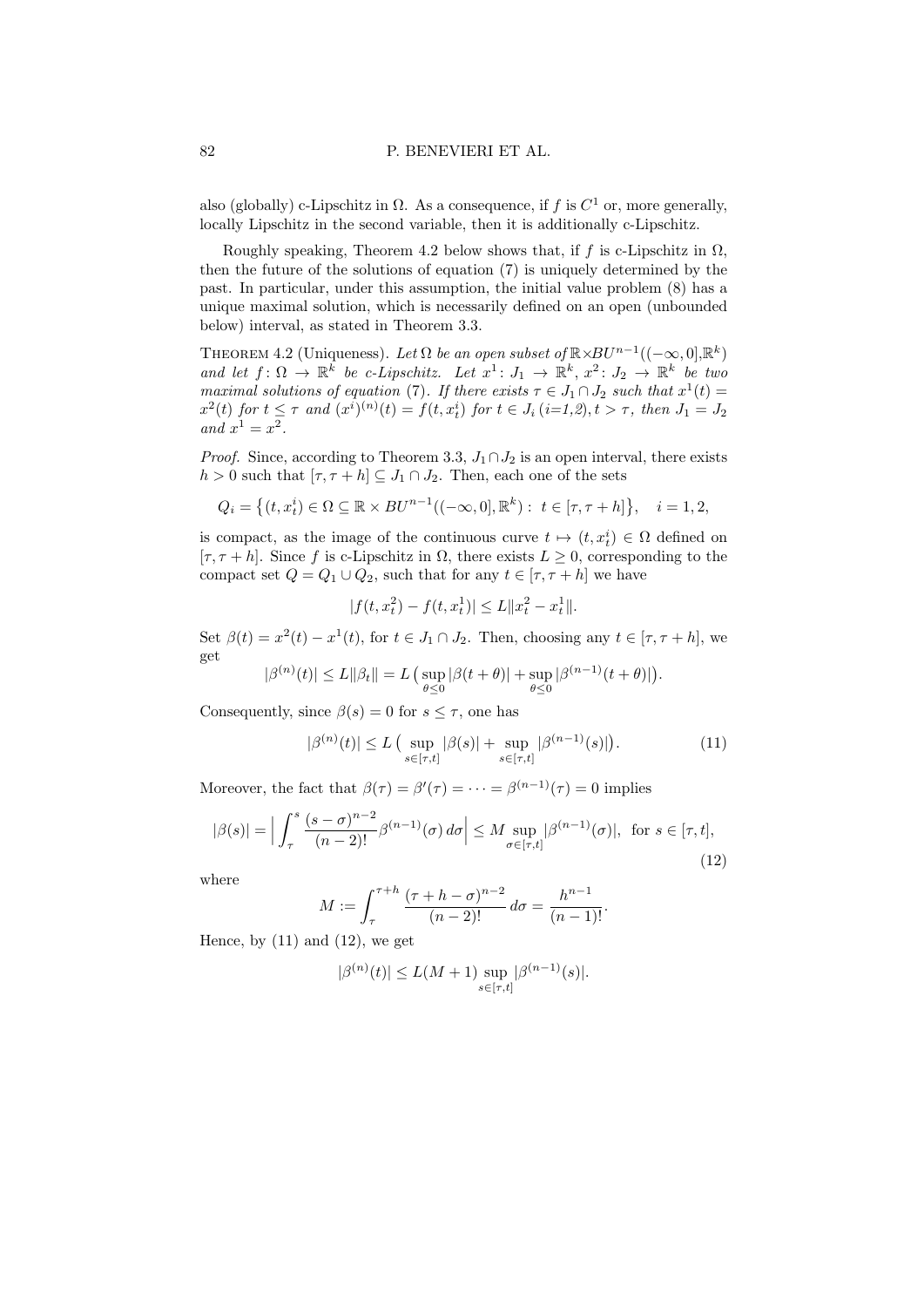Now, by applying Lemma 4.1 with  $\alpha = \beta^{(n-1)}$ , we obtain  $\beta^{(n-1)}(t) = 0$  for all  $t \in [\tau, \tau + h)$  and, thus, again by (12),  $\beta(t) = 0$  for all  $t \in [\tau, \tau + h)$ .

This shows that  $x^1$  and  $x^2$  coincide in any right neighborhood of  $\tau$  contained in the open interval  $J_1 \cap J_2$ . This implies  $J_1 = J_2$  and, consequently,  $x_1 = x_2$ . In fact, if one of the intervals were strictly contained in the other, the corresponding solution would admit an extension to the bigger interval, contradicting its maximality.  $\Box$ 

## 5. Continuous dependence on data

Below we will be concerned with upper semicontinuous multivalued maps. We recall that a multivalued map  $\Psi$  between two metric spaces X and Y is said to be upper semicontinuous if it is compact valued and for any open subset  $U$  of *y* the upper inverse image of U, i.e. the set  $\Psi^{-1}(U) = \{x \in \mathcal{X} : \Psi(x) \subseteq U\}$ , is an open subset of  $\mathcal X$ . Equivalently,  $\Psi$  is upper semicontinuous if and only if it has closed graph and sends compact sets into relatively compact sets.

The next lemma regards the continuous dependence on the initial data of the set of solutions of problem  $(8)$  in the case when f is globally defined with bounded image.

LEMMA 5.1. Let  $f: \mathbb{R} \times BU^{n-1}((-\infty,0], \mathbb{R}^k) \to \mathbb{R}^k$  be a continuous function with bounded image. Then, for any  $b \in \mathbb{R}$ , the multivalued map

$$
\Sigma_b^f \colon (-\infty, b) \times BU^{n-1}((-\infty, 0], \mathbb{R}^k) \to BU^{n-1}((-\infty, b], \mathbb{R}^k)
$$

that associates to any  $(\tau, \eta)$  the set

$$
\Sigma_b^f(\tau,\eta) = \left\{ x \in BU^{n-1}((-\infty,b],\mathbb{R}^k) : x \text{ is a solution of problem (8)} \right\}
$$

is upper semicontinuous.

Proof. According to the characterization stated above, it is enough to show that  $\Sigma_b^f$  has closed graph and sends compact sets into relatively compact sets.

Let us prove first that  $\Sigma_b^f$  has closed graph. To this end, take  $(\tau, \eta, x)$  in the graph G of  $\Sigma_b^f$ . This means that x belongs to  $\Sigma_b^f(\tau, \eta)$  and, by (9), satisfies

$$
x(t) = \begin{cases} \sum_{j=0}^{n-1} \frac{(t-\tau)^j}{j!} \eta^{(j)}(0) + \int_{\tau}^t \frac{(t-s)^{n-1}}{(n-1)!} f(s, x_s) ds, & \text{if } \tau \le t \le b \\ \eta(t-\tau), & \text{if } t \le \tau. \end{cases}
$$
(13)

Define the subset  $F$  of the space

$$
(-\infty, b] \times (-\infty, b) \times BU^{n-1}((-\infty, 0], \mathbb{R}^k) \times BU^{n-1}((-\infty, b], \mathbb{R}^k)
$$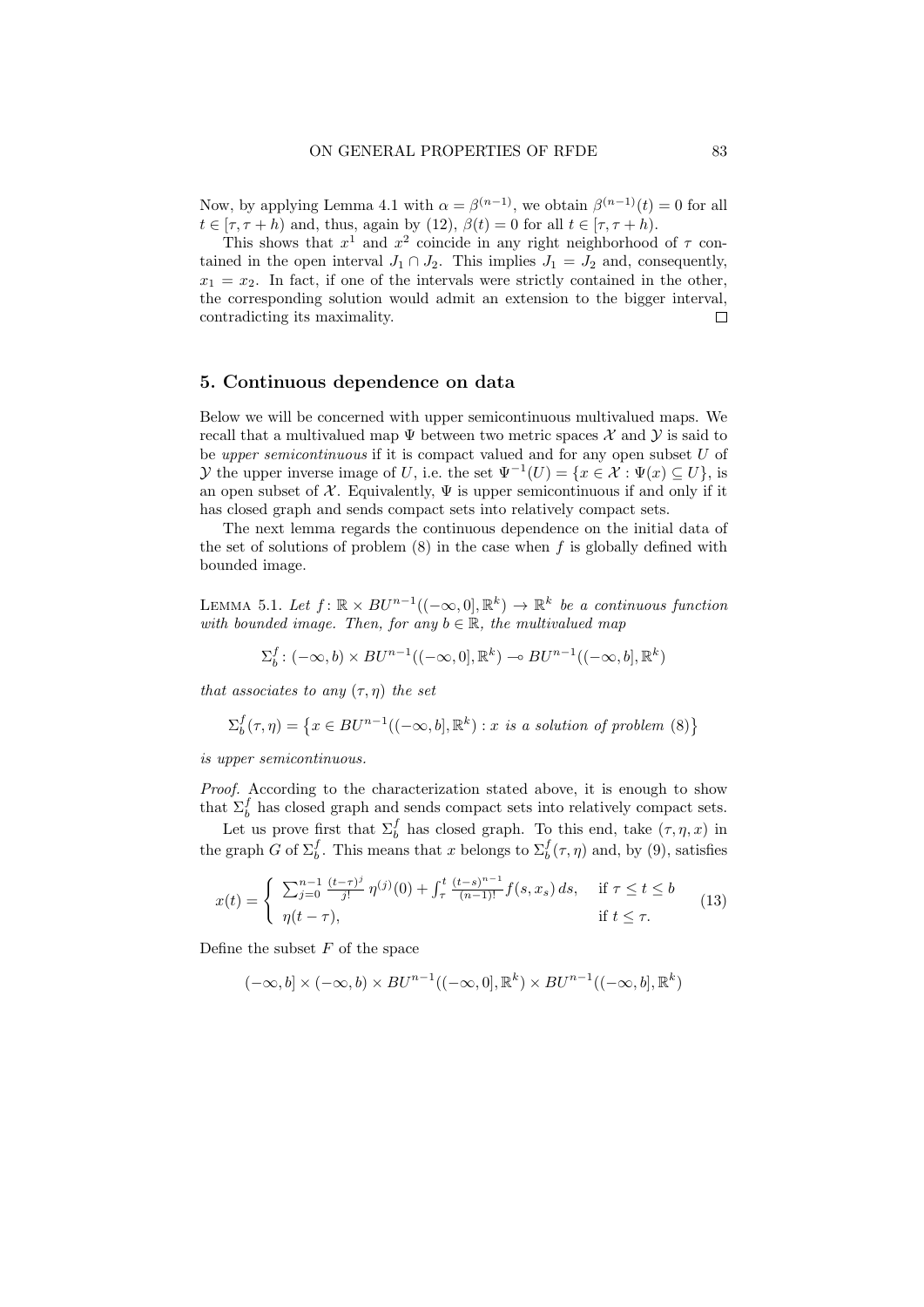consisting of the quadruples  $(t, \tau, \eta, x)$  which satisfy (13). Notice that F is closed, because of the continuity of the following four  $\mathbb{R}^k$ -valued functions involved in (13):

$$
(t, \tau, \eta, x) \mapsto x(t),
$$

$$
(t, \tau, \eta, x) \mapsto \eta(t - \tau),
$$

$$
(t, \tau, \eta, x) \mapsto \sum_{j=0}^{n-1} \frac{(t - \tau)^j}{j!} \eta^{(j)}(0),
$$

$$
(t, \tau, \eta, x) \mapsto \int_{\tau}^{t} \frac{(t - s)^{n-1}}{(n-1)!} f(s, x_s) ds.
$$

The continuity of the last one, the integral function, can be deduced from the Dominated Convergence Theorem. Thus, the slices  $F_t = \{(\tau, \eta, x) : (t, \tau, \eta, x) \in$ F} of F are all closed. Consequently, so is the graph  $G = \bigcap_{t \leq b} F_t$  of  $\Sigma_b^f$ .

It remains to show that  $\Sigma_b^f$  sends compact sets into relatively compact sets. Take a compact set of  $(-\infty, b) \times BU^{n-1}((-\infty, 0], \mathbb{R}^k)$  and observe that it is contained in a set of the type  $[\alpha, \beta] \times A$ , with  $\beta < b$  and A a compact subset of  $BU^{n-1}((-\infty,0],\mathbb{R}^k)$ . Thus, it is enough to show that the subset  $K = \sum_{b}^{f} ([\alpha, \beta] \times A)$  of  $BU^{n-1}((-\infty, b], \mathbb{R}^k)$  is relatively compact. To this end, observe that K is relatively compact if and only if so are both  $T_1(K)$  and  $T_2(K)$ , where

$$
T_1: BU^{n-1}((-\infty, b], \mathbb{R}^k) \to BU^{n-1}((-\infty, \alpha], \mathbb{R}^k),
$$

and

$$
T_2: BU^{n-1}((-\infty, b], \mathbb{R}^k) \to C^{n-1}([\alpha, b], \mathbb{R}^k),
$$

denote the restriction operators to the intervals ( $-\infty$ ,  $\alpha$ ) and [ $\alpha$ ,  $b$ ], respectively. Let us consider first  $T_1(K)$ . According to Remark 2.2, the map

$$
(\tau,\eta) \in [\alpha,+\infty) \times BU^{n-1}((-\infty,0],\mathbb{R}^k) \mapsto \eta_{\alpha-\tau} \in BU^{n-1}((-\infty,0],\mathbb{R}^k)
$$

is continuous. Therefore, A being compact, so is the set

$$
\{\eta_{\alpha-\tau} : \tau \in [\alpha,\beta], \eta \in A\},\
$$

which, up to the isometry

$$
x \in BU^{n-1}((-\infty, \alpha], \mathbb{R}^k) \mapsto x_\alpha \in BU^{n-1}((-\infty, 0], \mathbb{R}^k),
$$

can be identified with  $T_1(K)$ . Thus,  $T_1(K)$  is compact.

To complete the proof, let us show that  $T_2(K)$  is relatively compact. To this end, consider in  $C^{n-1}([\alpha, b], \mathbb{R}^k)$  the Banach norm

$$
||x|| = |x(\alpha)| + \max_{t \in [\alpha, b]} |x^{(n-1)}(t)|.
$$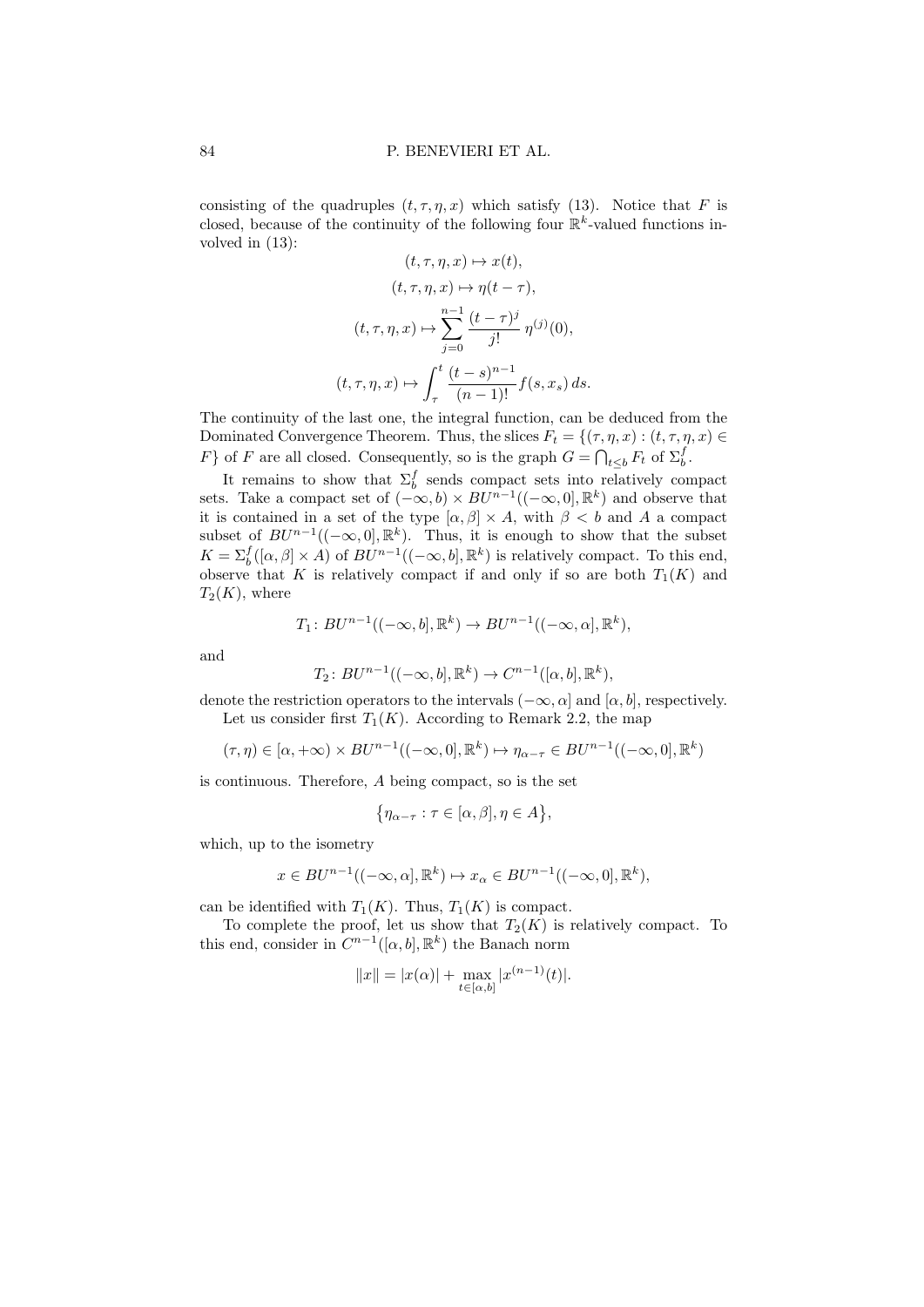Observe first that, because of the continuity of the evaluation map  $x \mapsto x(\alpha)$ , there exists  $C > 0$  such that  $|x(\alpha)| \leq C$  for all  $x \in K$ . According to Ascoli's theorem, it remains to prove that the functions of  $T_2(K)$  have equicontinuous derivatives of order  $(n-1)$  on  $[\alpha, b]$ .

To this purpose, choose  $\varepsilon > 0$  and take any  $x \in K$ . According to Remark 2.1, the compactness of  $A$  implies that  $A$  is bounded and its elements have equi-uniformly continuous derivatives of order  $n - 1$ . Hence, there exists  $\sigma > 0$  such that, if  $\theta_1, \theta_2 \in (-\infty, 0]$  with  $|\theta_1 - \theta_2| < \sigma$  and  $\eta \in A$ , then  $|\eta^{(n-1)}(\theta_1)-\eta^{(n-1)}(\theta_2)| < \varepsilon$ . Therefore, recalling that  $x(t) = \eta(t-\tau)$  for some  $\eta \in A$  and all  $t \leq \tau$ , one has

$$
|x^{(n-1)}(t_1) - x^{(n-1)}(t_2)| < \varepsilon
$$

for any  $t_1, t_2 \in [\alpha, \tau]$ , with  $|t_1 - t_2| < \sigma$ .

Now, let us consider the function x in the interval  $[\tau, b]$ . Since f is bounded, there exists  $L > 0$  such that  $|x^{(n)}(t)| \leq L$  for all  $t \in [\tau, b]$ , and, consequently,  $x^{(n-1)}$  is Lipschitz continuous on  $[\tau, b]$ , with constant L.

Now, by taking  $\delta = \min\{\sigma, \varepsilon/L\}$ , we obtain

$$
|x^{(n-1)}(t_1) - x^{(n-1)}(t_2)| < 2\varepsilon
$$

for any  $t_1, t_2 \in [\alpha, b]$  with  $|t_1 - t_2| < \delta$ . Since  $x \in K$  is arbitrary, this proves that  $T_2(K)$  is relatively compact in  $C^{n-1}([\alpha, b], \mathbb{R}^k)$ .  $\Box$ 

Our purpose now is to remove the assumptions, in Lemma 5.1, that the function f is defined on the whole space  $\mathbb{R} \times BU^{n-1}((-\infty,0], \mathbb{R}^k)$  and has bounded image. More precisely, we will prove a result concerning the continuous dependence of the solutions of problem (8) on the initial data, in the general case in which the function f is merely continuous on an open subset  $\Omega$ of  $\mathbb{R} \times BU^{n-1}((-\infty,0], \mathbb{R}^k)$ . To this end we will previously extend the validity of the notation  $\Sigma_b^f$  introduced in Lemma 5.1.

Take  $b \in \mathbb{R}$  and assume that  $(\tau, \eta) \in \Omega$ , with  $\tau < b$ , is such that any maximal solution of  $(8)$  is defined up to b. In this case, and only in this case, we define the set

$$
\Sigma_b^f(\tau,\eta) = \left\{ x \in BU^{n-1}((-\infty,b],\mathbb{R}^k) : x \text{ is a solution of problem (8)} \right\}.
$$

Notice that  $\Sigma_b^f(\tau, \eta)$  is nonempty, whenever it is defined. In fact, in this case, the vacuous truth does not apply, due to the existence of at least one maximal solution of the initial value problem (8) ensured by Theorem 3.3.

As a special example, we observe that, under the assumptions of Lemma 5.1, the set  $\Sigma_b^{\bar{f}}(\tau, \eta)$  is defined for any  $(\tau, \eta)$  in the open subset

$$
\mathcal{D}_b^f = (-\infty, b) \times BU^{n-1}((-\infty, 0], \mathbb{R}^k)
$$

of  $\mathbb{R} \times BU^{n-1}((-\infty,0], \mathbb{R}^k)$ . Moreover, in this case,  $\Sigma_b^f(\tau, \eta)$  is always compact.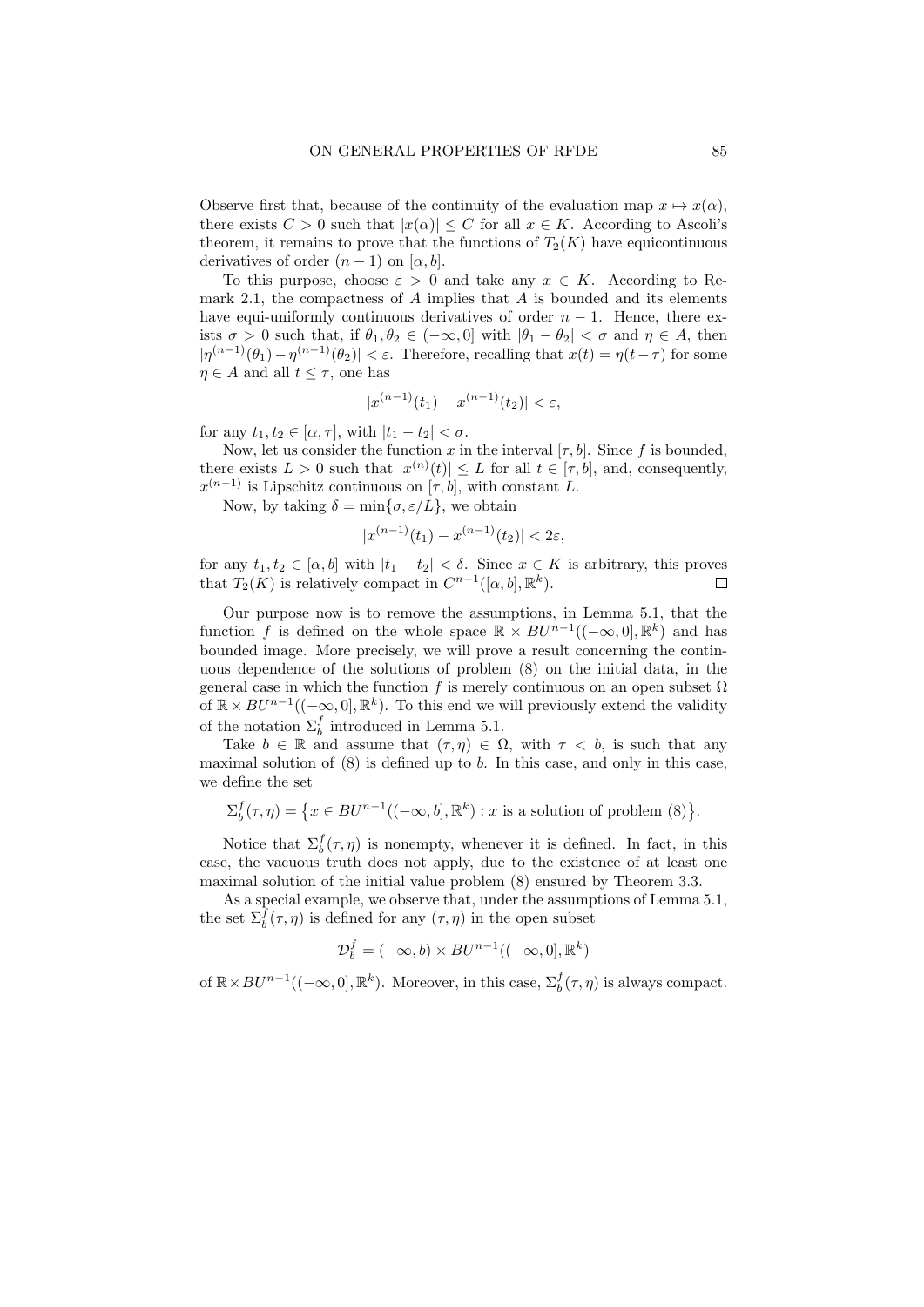THEOREM 5.2 (Continuous dependence). Let  $f: \Omega \to \mathbb{R}^k$  be a continuous function on an open subset  $\Omega$  of  $\mathbb{R} \times BV^{n-1}((-\infty,0], \mathbb{R}^k)$ . Then, given  $b \in \mathbb{R}$ , the set

 $\mathcal{D}_{b}^{f} = \{(\tau, \eta) \in \Omega : \Sigma_{b}^{f}(\tau, \eta) \text{ is defined and compact}\}\$ 

is open and the multivalued map  $(\tau, \eta) \in \mathcal{D}_{b}^{f} \mapsto \Sigma_{b}^{f}(\tau, \eta)$  is upper semicontinuous.

*Proof.* Let us show first that  $\mathcal{D}_b^f$  is open. To this end, consider the multivalued map

$$
\Gamma\colon (-\infty,b)\times BU^{n-1}((-\infty,b],\mathbb{R}^k)\to \mathbb{R}\times BU^{n-1}((-\infty,0],\mathbb{R}^k)
$$

defined by  $(a, x) \mapsto \{(t, x_t) : a \le t \le b\}$ . Notice that  $\Gamma$  is compact valued, since, given  $(a, x)$  in its domain, the curve  $t \in [a, b] \mapsto (t, x_t)$  is continuous, according to Remark 2.2. We claim that  $\Gamma$  is actually upper semicontinuous. To this purpose, let us prove that the graph of  $\Gamma$  is a closed subset of

$$
\mathcal{T} = (-\infty, b) \times BU^{n-1}((-\infty, b], \mathbb{R}^k) \times \mathbb{R} \times BU^{n-1}((-\infty, 0], \mathbb{R}^k)
$$

and that  $\Gamma$  maps compact sets into relatively compact sets.

Observe that the graph of  $\Gamma$  is equal to

$$
\{(a, x, t, \varphi) \in \mathcal{T} : a \leq t \leq b, \varphi = x_t\},\
$$

which is closed because of the continuity of the maps

$$
(a, x, t, \varphi) \mapsto \varphi
$$
 and  $(a, x, t, \varphi) \mapsto x_t$ .

Now, any compact set in the domain of  $\Gamma$  is contained in another compact set of the type  $[c, b] \times K$ , and  $\Gamma([c, b] \times K) = \{(t, x_t) : t \in [c, b], x \in K\}$  is as well compact, being the image of  $[c, b] \times K$  under the continuous map  $(t, x) \mapsto (t, x_t)$ . Thus, Γ is upper semicontinuous, as claimed.

As a consequence of this, we get that the multivalued map

$$
P_b^f: \mathcal{D}_b^f \multimap \mathbb{R} \times BU^{n-1}((-\infty, 0], \mathbb{R}^k)
$$

that to any  $(\tau, \eta) \in \mathcal{D}_{b}^{f}$  associates the *brush of f starting at*  $(\tau, \eta)$ ,

$$
P_b^f(\tau,\eta) := \Gamma(\{\tau\} \times \Sigma_b^f(\tau,\eta)),
$$

is compact valued (recall that an upper semicontinuous multivalued map transforms compact sets into compact sets).

Observe that the initial point  $(\tau, \eta)$  belongs to  $P_b^f(\tau, \eta)$  whatever is  $(\tau, \eta) \in$  $\mathcal{D}_{b}^{f}$ . Moreover, one has

 $P_b^f(\tau, \eta) = \big\{ (t, x_t) : \tau \le t \le b, x \text{ is a solution in } (-\infty, b] \text{ of problem } (8) \big\}.$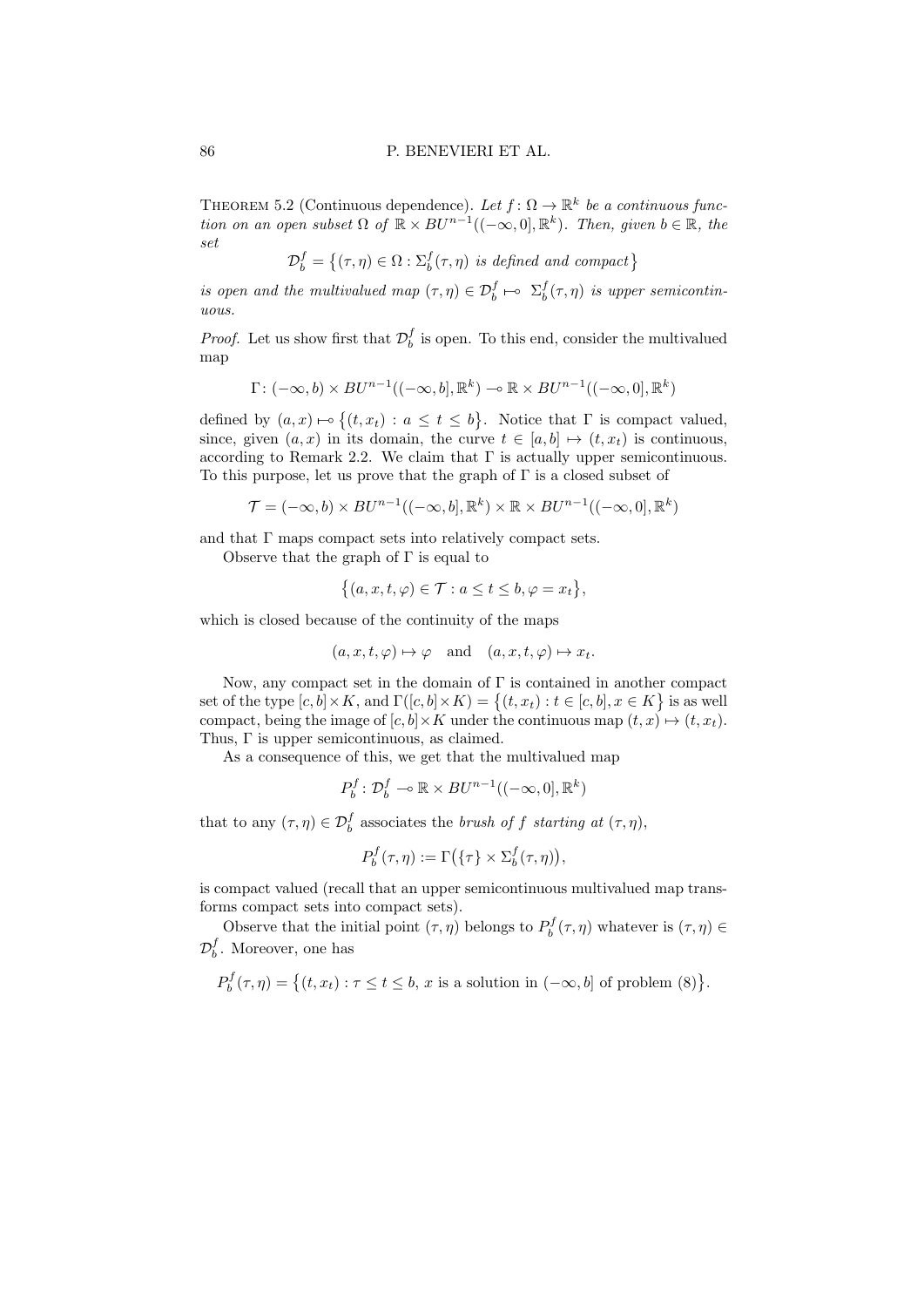Thus, recalling that any solution  $x \in \sum_{b}^{f}(\tau, \eta)$  must satisfy the condition  $(t, x_t) \in \Omega$  for all  $t \in [\tau, b]$ , one gets  $P_b^f(\tau, \eta) \subseteq \Omega$  for all  $(\tau, \eta) \in \mathcal{D}_b^f$ . Notice also that any brush  $P_b^f(\tau, \eta)$  is a connected set. In fact, it is actually path connected, since any element in it can be joined with the initial point  $(\tau, \eta)$ . This fact will be useful later.

In order to show that  $\mathcal{D}_b^f$  is open, take an arbitrary element  $(\check{\tau}, \check{\eta}) \in \mathcal{D}_b^f$ . We need to find a neighborhood of  $(\check{\tau}, \check{\eta})$  which is contained in  $\mathcal{D}_{b}^{f}$ . To this purpose consider the compact set  $P_b^f(\tilde{\tau}, \tilde{\eta})$  and let V be an open neighborhood of  $P_b^f(\check{\tau}, \check{\eta})$  whose closure  $\overline{V}$  is contained in  $\Omega$  and whose image  $f(V)$  is bounded. Because of the Tietze Extension Theorem, the restriction  $f|_{\overline{V}}$  of f to the closure of V admits a continuous extension  $g: \mathbb{R} \times BU^{n-1}((-\infty, 0], \mathbb{R}^k) \to \mathbb{R}^k$  with bounded image.

Now, we can apply Lemma 5.1 with the function  $f$  replaced by  $g$ , getting the upper semicontinuous multivalued map

$$
\Sigma^g_b\colon \mathcal{D}^g_b\multimap BU^{n-1}((-\infty,b],\mathbb{R}^k),
$$

defined on  $\mathcal{D}_{b}^{g} = (-\infty, b) \times BU^{n-1}((-\infty, 0], \mathbb{R}^{k})$ . Thus, taking into account that the composition of upper semicontinuous maps is upper semicontinuous, the multivalued map

$$
P_b^g: \mathcal{D}_b^f \multimap \mathbb{R} \times BU^{n-1}((-\infty, 0], \mathbb{R}^k),
$$

given by  $P_b^g(\tau, \eta) := \Gamma(\{\tau\} \times \Sigma_b^g(\tau, \eta)),$  is as well upper semicontinuous.

Let  $(\tau, \eta) \in V$ . We claim that, whenever one of the two brushes,  $P_b^f(\tau, \eta)$ and  $P_b^g(\tau, \eta)$ , is contained in V, then so is the other one and  $P_b^f(\tau, \eta) = P_b^g(\tau, \eta)$ .

For sure we have  $P_b^f(\tau, \eta) \cap V = P_b^g(\tau, \eta) \cap V$ , since the two functions f and g agree in V. Therefore, assume, for example, that  $P_b^f(\tau, \eta)$  is contained in V. Then  $P_b^g(\tau, \eta) \cap V$  is a compact set, since so is  $P_b^f(\tau, \eta)$ . Consequently  $P_b^g(\tau, \eta) \cap V = P_b^g(\tau, \eta)$ , since otherwise it would be disconnected. This proves our claim.

As a first consequence of this we get that the set  $P_b^g(\check{\tau},\check{\eta})$  is equal to  $P_b^f(\check{\tau},\check{\eta})$ and is contained in V. Due to the upper semicontinuity of  $P_b^g$ , there exists a neighborhood U in  $\mathcal{D}_b^g$  such that, for any  $(\tau, \eta) \in U$ , one has  $P_b^g(\tau, \eta) \subseteq V$  and, consequently,  $P_b^f(\tau, \eta) = P_b^g(\tau, \eta)$ .

This implies that, whenever  $(\tau, \eta) \in U$ , any solution in  $(-\infty, b]$  of problem  $(8)$  is as well a solution of the same problem with f replaced by q, and viceversa. Thus, because of the arbitrariness of  $(\check{\tau}, \check{\eta})$  and taking into account of Lemma 5.1, one gets both that  $\mathcal{D}_b^f$  is open and the multivalued map  $\Sigma_b^f$  is  $\Box$ upper semicontinuous.

REMARK 5.3. In the case when the uniqueness of the solution of problem  $(8)$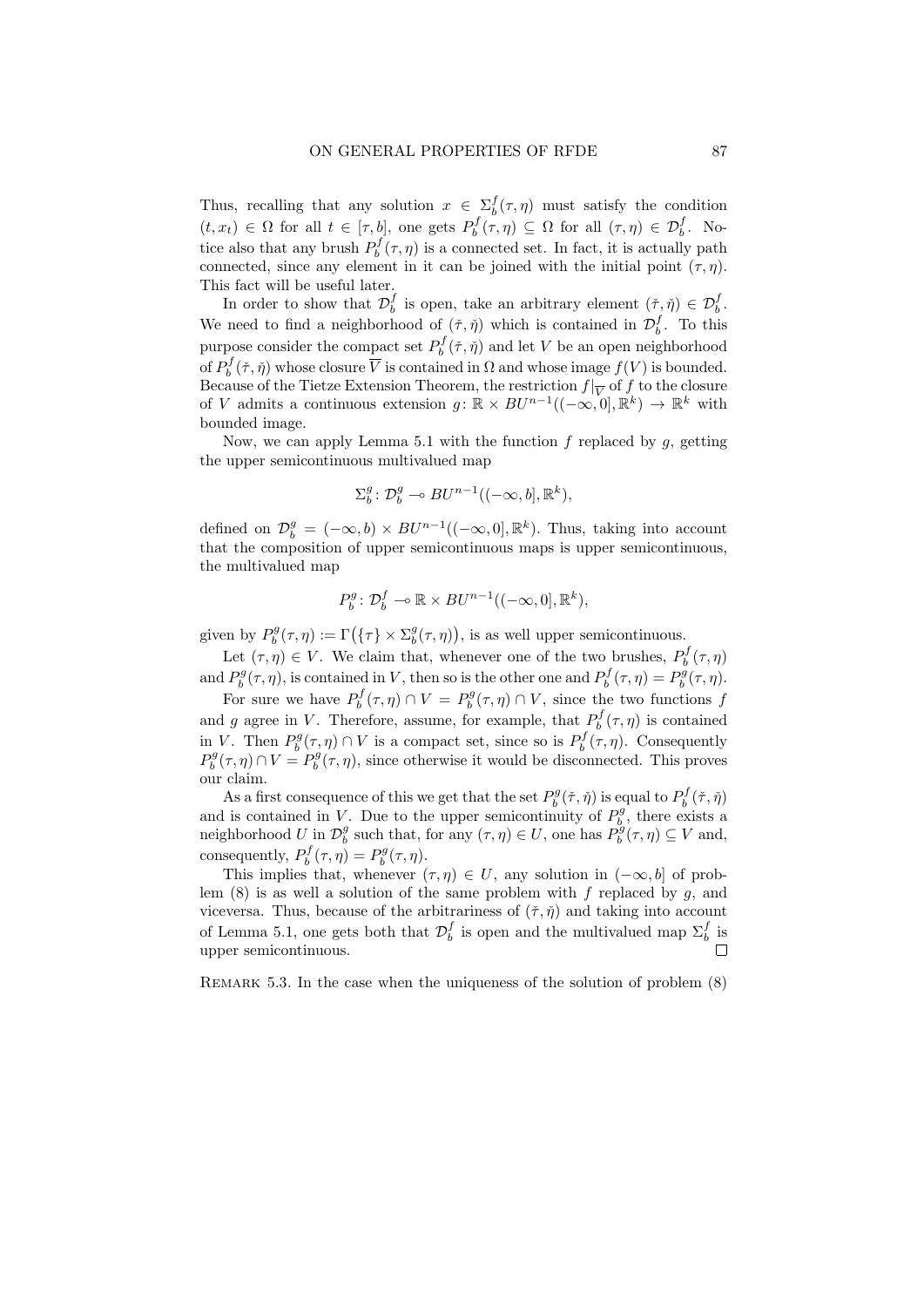is assumed (as e.g. in [7]), the map  $\Sigma_b^f$  turns out to be single valued and, by the above theorem, it is in fact continuous.

# 6. Continuation property

Here we are interested in the continuation property of the solutions of equation (7). That is, the property of the solutions of being continuable (not maximal). Our first result states that, given a solution  $x: J \to \mathbb{R}^k$ , if the curve  $t \mapsto (t, x_t)$  lies eventually in a complete subset C of  $\Omega$  and  $f(\mathcal{C})$  is bounded, then x is not maximal, unless  $J = \mathbb{R}$ . In this way we include Lemma 3.2 as well as some special cases, stated for  $n = 1$ , that can be found in [14, Chapter 12] and [15, Chapter 2].

THEOREM 6.1 (Continuation of solutions). Let  $f: \Omega \to \mathbb{R}^k$  be a continuous function on an open subset  $\Omega$  of  $\mathbb{R} \times BV^{n-1}((-\infty,0], \mathbb{R}^k)$ . Let  $x: J \to \mathbb{R}^k$ be a solution of equation (7) such that  $(t, x_t)$  belongs eventually to a complete subset C of  $\Omega$ . If  $f(\mathcal{C})$  is bounded and sup  $J < +\infty$ , then x is continuable. In particular, if f is defined on the whole space  $\mathbb{R} \times BU^{n-1}((-\infty,0], \mathbb{R}^k)$  and has bounded image, then any maximal solution is defined on the whole real line.

*Proof.* If  $J = (-\infty, b]$ , then x is continuable, since, according to Theorem 3.3, any maximal solution is defined on an open interval. Therefore, we may assume  $J = (-\infty, b).$ 

Since  $(t, x_t)$  belongs eventually to C,  $f(t, x_t)$  is eventually bounded, and so is  $x^{(n)}(t)$ . Thus,

$$
\lim_{t \to b^-} x^{(n-1)}(t)
$$

exists and is finite. This implies that all the functions  $x^{(j)}(t)$ ,  $j = 1, \ldots, n-1$ , are eventually bounded as well, so that the limits

$$
\lim_{t \to b^{-}} x^{(j)}(t), \quad j = 0, \dots, n-2,
$$

exist and are finite. Therefore, x admits a  $C^{n-1}$  extension, call it  $\bar{x}$ , to the closed interval  $(-\infty, b]$ . Clearly,  $\bar{x}_b$  belongs to  $BU^{n-1}((-\infty, 0], \mathbb{R}^k)$  and

$$
\lim_{t \to b^-} (t, x_t) = (b, \bar{x}_b).
$$

Since C is complete,  $(b, \bar{x}_b)$  belongs to C and, thus, to  $\Omega$ . Consequently, because of the continuity of f, we get  $\bar{x}^{(n)}(b) = f(b, \bar{x}_b)$ , so that  $\bar{x}$  is a solution of (7), which cannot be maximal according to Theorem 3.3.

The last assertion follows from the previous one.

 $\Box$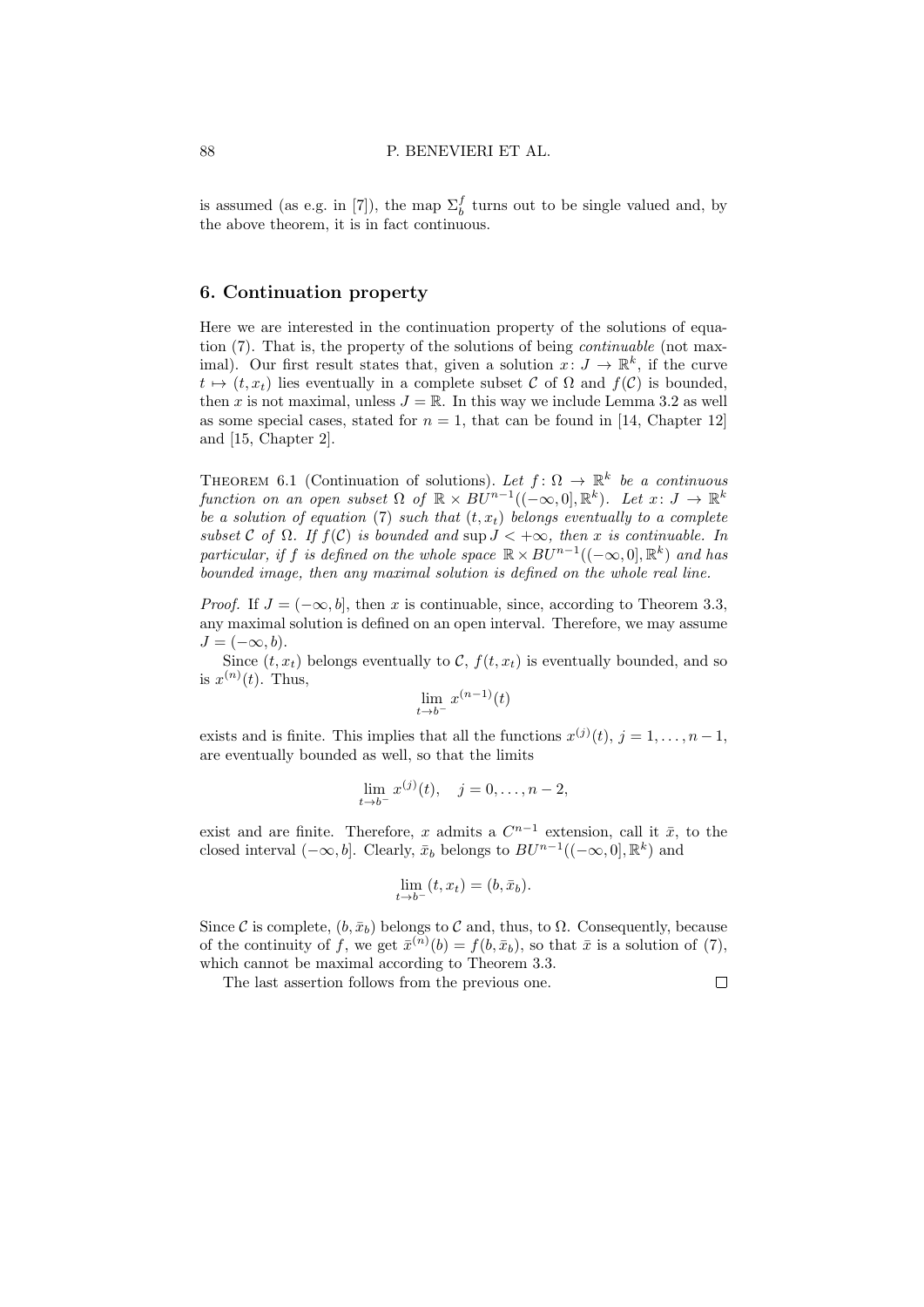The following two corollaries are straightforward consequences of Theorem 6.1. Therefore, their proofs will be omitted. We only point out that, in both the corollaries, the condition sup  $J < +\infty$ , required in Theorem 6.1, is trivially satisfied.

COROLLARY 6.2. Let  $f: \Omega \to \mathbb{R}^k$  be a continuous function on an open subset  $\Omega$  of  $\mathbb{R} \times BU^{n-1}((-\infty,0], \mathbb{R}^k)$ . Let  $x: J \to \mathbb{R}^k$  be a solution of equation (7) and assume that  $(t, x_t)$  belongs eventually to a compact subset of  $\Omega$ . Then x is continuable.

COROLLARY 6.3. Let  $f: \mathbb{R} \times BU^{n-1}((-\infty,0], \mathbb{R}^k) \to \mathbb{R}^k$  be a continuous function sending bounded sets into bounded sets. If  $x: J \to \mathbb{R}^k$  is a solution of equation (7) such that  $(t, x_t)$  is eventually bounded, then x is continuable.

The continuation property of the solutions may fail if, in Corollary 6.3, the assumption that f sends bounded sets into bounded sets is removed (see [7] for an example of a first order RFDE).

The following consequence of Theorem 6.1 is an extension of Corollary 6.3 and can be regarded as a Kamke-type result for RFDEs.

COROLLARY 6.4. Let W be an open subset of  $\mathbb{R} \times \mathbb{R}^k \times \mathbb{R}^k$  and set

$$
\Omega = \{ (s, \varphi) \in \mathbb{R} \times BU^{n-1}((-\infty, 0], \mathbb{R}^k) : (s, \varphi(0), \varphi^{(n-1)}(0)) \in W \}.
$$

Let  $f: \Omega \to \mathbb{R}^k$  be a continuous function sending bounded sets into bounded sets. If  $x: (-\infty, b) \to \mathbb{R}^k$  is a solution of equation (7) such that  $(t, x(t), x^{(n-1)}(t))$ belongs eventually to a compact subset of  $W$ , then  $x$  is continuable.

*Proof.* Denote by  $\Phi: \mathbb{R} \times BU^{n-1}((-\infty,0], \mathbb{R}^k) \to \mathbb{R} \times \mathbb{R}^k \times \mathbb{R}^k$  the continuous map  $(s, \varphi) \mapsto (s, \varphi(0), \varphi^{(n-1)}(0))$ , and observe that  $\Omega = \Phi^{-1}(W)$ , so that  $\Omega$  is an open set. By assumption, there exist  $\tau < b$  and a compact subset K of W such that  $(t, x(t), x^{(n-1)}(t)) \in K$  when  $\tau \leq t < b$ .

Let C denote the closure in  $\mathbb{R} \times BU^{n-1}((-\infty,0], \mathbb{R}^k)$  of the set

$$
\{(t, x_t), \tau \le t < b\}.
$$

Notice that C is bounded, because of the assumption  $(t, x(t), x^{(n-1)}(t)) \in K$ for  $t$  in a left neighborhood of  $b$ , and it is complete, being contained in the closed subset  $\Phi^{-1}(K)$  of the Banach space  $\mathbb{R} \times BU^{n-1}((-\infty, 0], \mathbb{R}^k)$ . Moreover, C is contained in  $\Omega$ , since so is  $\Phi^{-1}(K)$ , and  $f(\mathcal{C})$  is bounded, since f maps bounded sets into bounded sets. Therefore, all the assumptions in Theorem 6.1 are satisfied, and  $x$  is continuable.  $\Box$ 

We point out that, if in Corollary 6.4 we take  $W = \mathbb{R} \times \mathbb{R}^k \times \mathbb{R}^k$ , then  $\Omega$ turns out to be the entire space  $\mathbb{R} \times BU^{n-1}((-\infty,0],\mathbb{R}^k)$ . Consequently, in this special case, given a solution  $x: (-\infty, b) \to \mathbb{R}^k$  of (7), the following two assumptions are equivalent: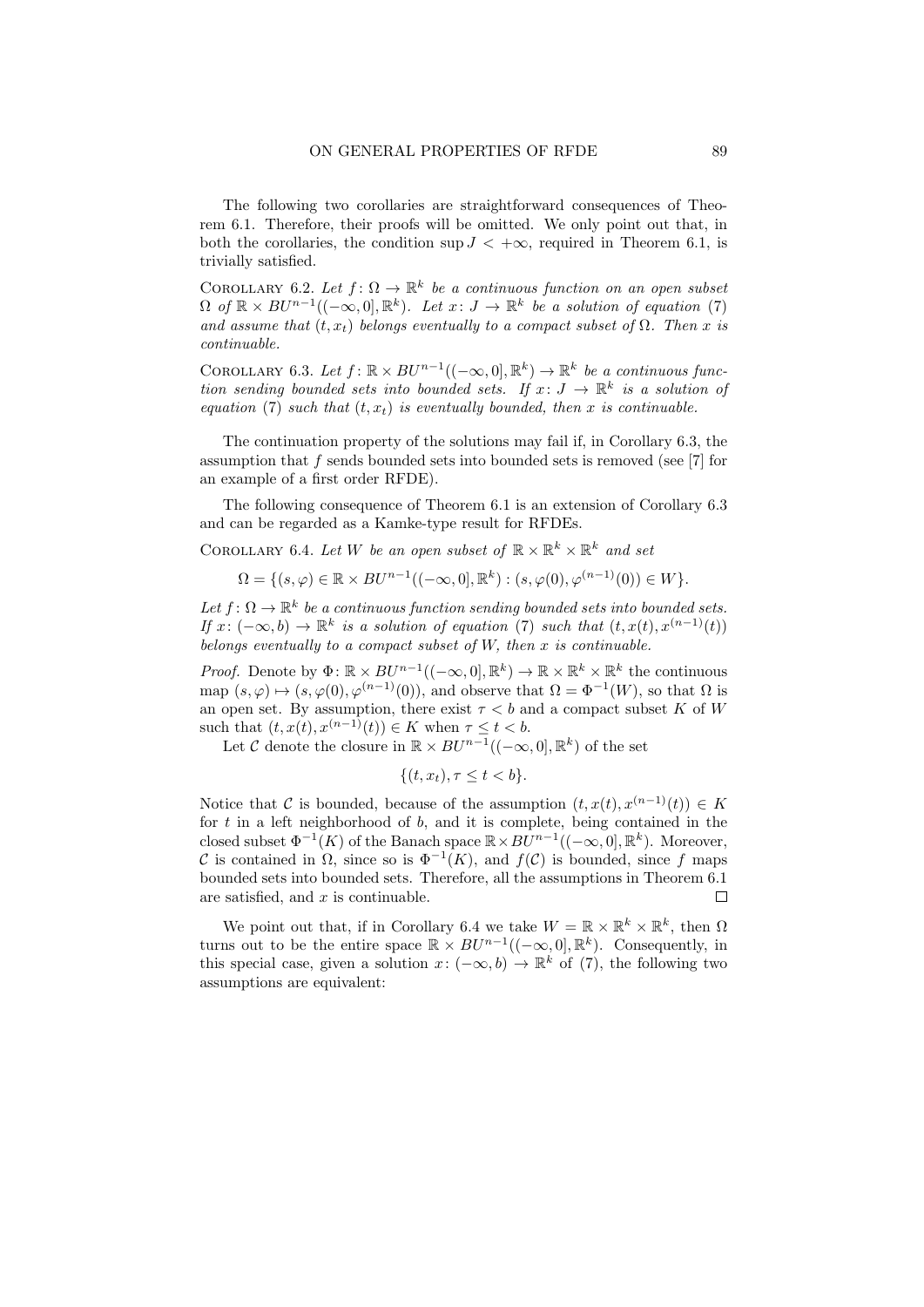- $(t, x_t)$  is eventually bounded;
- $(t, x(t), x^{(n-1)}(t))$  belongs eventually to a compact set.

This shows that Corollary 6.3 is a special case of Corollary 6.4, as claimed above.

# 7. Examples

Here we give two examples showing how some initial value problems for higher order ODEs, as well as higher order RFDEs with finite delay, can be interpreted in the framework of RFDEs with infinite delay.

EXAMPLE 7.1 (From ODEs to RFDEs). Let  $g: W \to \mathbb{R}^k$  be a continuous function defined on an open subset W of  $\mathbb{R} \times \mathbb{R}^k \times \mathbb{R}^k$  and consider the initial value problem

$$
\begin{cases}\nx''(t) = g(t, x(t), x'(t)), \quad t \ge \tau \\
x(\tau) = a, \\
x'(\tau) = b,\n\end{cases}
$$
\n(14)

where  $(\tau, a, b)$  is a given element of W.

Let us show how this problem can be interpreted as an initial value problem of a second order RFDE with infinite delay defined on an open subset of the space  $\mathbb{R} \times BU^1((-\infty,0], \mathbb{R}^k)$ .

To this end, consider the open set

$$
\Omega = \left\{ (t, \varphi) \in \mathbb{R} \times BU^1((-\infty, 0], \mathbb{R}^k) : (t, \varphi(0), \varphi'(0)) \in W \right\}
$$

and define  $f: \Omega \to \mathbb{R}^k$  by  $f(t, \varphi) = g(t, \varphi(0), \varphi'(0))$ . Choose any function  $\eta$ in  $BU^1((-\infty,0], \mathbb{R}^k)$  such that  $\eta(0) = a$  and  $\eta'(0) = b$ . For example, take  $\eta(\theta) = (a + \theta b) \exp(-\theta^2)$ . Then, any solution  $x: J \to \mathbb{R}^k$  of the system

$$
\begin{cases}\nx''(t) = f(t, x_t), & t > \tau \\
x_\tau = \eta,\n\end{cases}
$$
\n(15)

if restricted to the interval  $J \cap [\tau, +\infty)$ , is as well a solution of the initial value problem (14). In fact, for  $t > \tau$  one has

$$
x''(t) = f(t, x_t) = g(t, x_t(0), x'_t(0)) = g(t, x(t), x'(t)),
$$

and for  $t = \tau$  we get  $x(\tau) = x_{\tau}(0) = \eta(0) = a$  and  $x'(\tau) = x'_{\tau}(0) = \eta'(0) = b$ .

The same argument shows that, in some sense, the converse is also true. More precisely, if  $x: I \to \mathbb{R}^k$  is a solution of (14), then x can be extended to a solution of (15) defined on the interval  $(-\infty, \tau] \cup I$ . Thus, the two problems, (14) and (15), may be regarded as equivalent.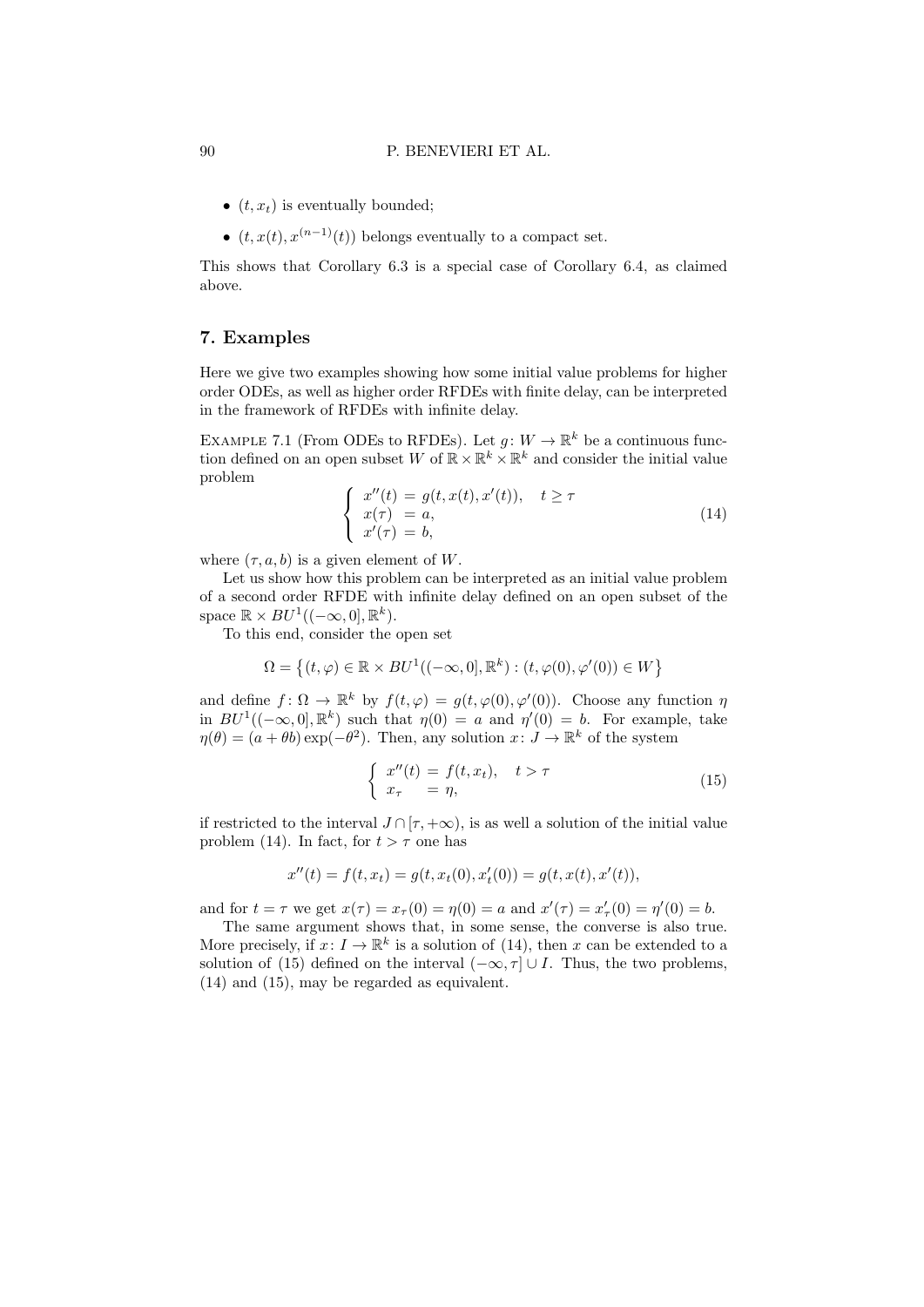EXAMPLE 7.2 (From finite to infinite delay). Let  $g: W \to \mathbb{R}^k$  be a continuous function defined on an open subset W of  $\mathbb{R} \times C^{(n-1)}([-r, 0], \mathbb{R}^k)$ ,  $r > 0$ , and consider, in  $W$ , the following initial value problem with finite delay:

$$
\begin{cases}\nx^{(n)}(t) = g(t, x_t), & t > \tau \\
x_\tau = \psi,\n\end{cases}
$$
\n(16)

where  $\tau \in \mathbb{R}$  and  $\psi \in C^{(n-1)}([-r, 0], \mathbb{R}^k)$  are given.

The above system can also be viewed as an initial value problem with infinite delay. To see this, consider the subset of  $\mathbb{R} \times BU^{(n-1)}((-\infty,0], \mathbb{R}^k)$  given by

$$
\Omega = \left\{ (t, \varphi) : (t, \varphi|_{[-r, 0]}) \in W \right\},\
$$

where  $\varphi|_{[-r,0]}$  denotes the restriction of  $\varphi$  to the interval  $[-r,0]$ . The continuity of the map  $(t, \varphi) \mapsto (t, \varphi|_{[-r,0]})$  implies that  $\Omega$  is an open set.

Now, define  $f: \Omega \to \mathbb{R}^k$  by  $f(t, \varphi) = g(t, \varphi|_{[-r,0]})$  and choose any function  $\eta \in BU^{(n-1)}((-\infty,0], \mathbb{R}^k)$  such that  $\eta|_{[-r,0]} = \psi$ . Then, as one can easily check, problem (16) and

$$
\begin{cases}\nx^{(n)}(t) = f(t, x_t), & t > \tau \\
x_\tau = \eta\n\end{cases}
$$

may be regarded as equivalent, in the sense that any solution  $x: J \to \mathbb{R}^k$  of one of them coincides, for  $t \in [\tau - r, +\infty) \cap J$ , with a solution of the other.

#### Acknowledgement

The first, second and fourth authors are members of the Gruppo Nazionale per l'Analisi Matematica, la Probabilit`a e le loro Applicazioni (GNAMPA) of the Istituto Nazionale di Alta Matematica (INdAM). Pierluigi Benevieri and Alessandro Calamai are partially supported by GNAMPA - INdAM (Italy).

#### **REFERENCES**

- [1] B. BALACHANDRAN, T. KALMÁR-NAGY, AND D. E. GILSINN (EDS.), Delay differential equations. Recent advances and new directions, Springer, New York, 2009.
- [2] P. Benevieri, A. Calamai, M. Furi, and M. P. Pera, Retarded functional differential equations on manifolds and applications to motion problems for forced constrained systems, Adv. Nonlinear Stud. 9 (2009), no. 1, 199–214.
- [3] P. Benevieri, A. Calamai, M. Furi, and M. P. Pera, On the existence of forced oscillations for the spherical pendulum acted on by a retarded periodic force, J. Dyn. Diff. Equat. 23 (2011), 541–549.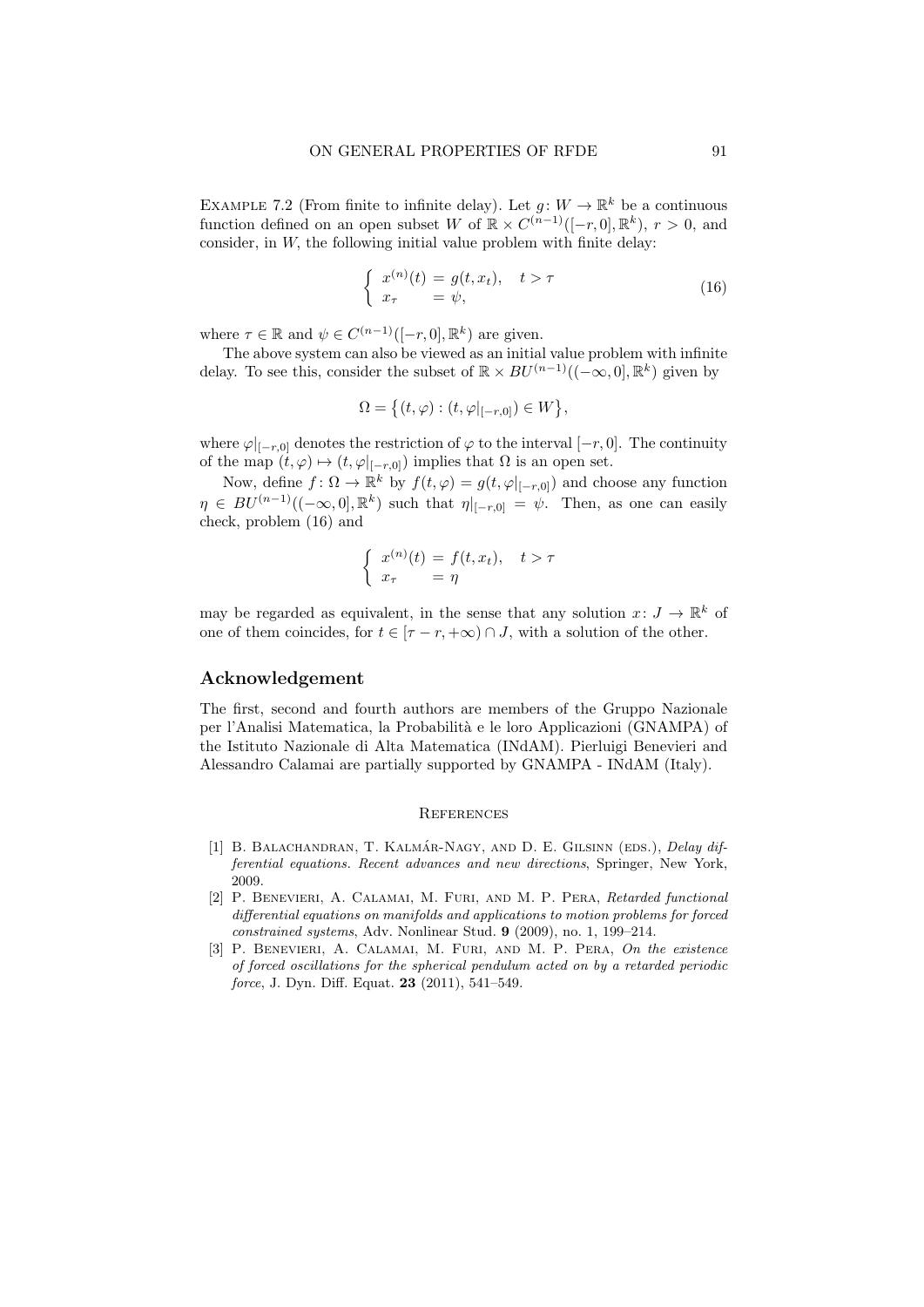- [4] P. BENEVIERI, A. CALAMAI, M. FURI, AND M. P. PERA, On the existence of forced oscillations of retarded functional motion equations on a class of topologically nontrivial manifolds, Rend. Istit. Mat. Univ. Trieste 44 (2012), 5–17.
- [5] P. Benevieri, A. Calamai, M. Furi, and M. P. Pera, A continuation result for forced oscillations of constrained motion problems with infinite delay, Adv. Nonlinear Stud. 13 (2013), no. 2, 263–278.
- [6] P. Benevieri, A. Calamai, M. Furi, and M. P. Pera, Global continuation of periodic solutions for retarded functional differential equations on manifolds, Bound. Value Probl. (2013), 2013:21, 19.
- [7] P. Benevieri, A. Calamai, M. Furi, and M. P. Pera, On general properties of retarded functional differential equations on manifolds, Discrete Contin. Dyn. Syst. 33 (2013), no. 1, 27–46.
- [8] P. Benevieri, A. Calamai, M. Furi, and M. P. Pera, Global continuation of forced oscillations of retarded motion equations on manifolds, J. Fixed Point Theory Appl. 16 (2014), no. 1-2, 273–300.
- [9] T. A. Burton, Stability by fixed point theory for functional differential equations, Dover Publications, Inc., Mineola, NY, 2006.
- [10] N. Dunford and J. T. Schwartz, Linear Operators. I. General Theory, With the assistance of W. G. Bade and R. G. Bartle. Pure and Applied Mathematics, Vol. 7, Interscience Publishers, Inc., New York; Interscience Publishers, Ltd., London, 1958.
- [11] T. Erneux, Applied delay differential equations, Surveys and Tutorials in the Applied Mathematical Sciences, vol. 3, Springer, New York, 2009.
- [12] R. E. Gaines and J. L. Mawhin, Coincidence degree, and nonlinear differential equations, Lecture Notes in Mathematics, Vol. 568, Springer-Verlag, Berlin-New York, 1977.
- [13] J. K. HALE AND J. KATO, *Phase space for retarded equations with infinite delay*, Funkcial. Ekvac. 21 (1978), no. 1, 11–41.
- [14] J. K. HALE AND S. M. VERDUYN LUNEL, *Introduction to functional-differential* equations, Applied Mathematical Sciences, vol. 99, Springer-Verlag, New York, 1993.
- [15] Y. Hino, S. Murakami, and T. Naito, Functional-differential equations with infinite delay, Lecture Notes in Mathematics, vol. 1473, Springer-Verlag, Berlin, 1991.
- [16] J. Mallet-Paret, R. D. Nussbaum, and P. Paraskevopoulos, Periodic solutions for functional-differential equations with multiple state-dependent time lags, Topol. Methods Nonlinear Anal. 3 (1994), no. 1, 101–162.
- [17] R. D. Nussbaum, Periodic solutions of some nonlinear autonomous functional differential equations, Ann. Mat. Pura Appl. (4) 101 (1974), 263-306.
- [18] R. D. NUSSBAUM, The fixed point index and fixed point theorems, Topological methods for ordinary differential equations (Montecatini Terme, 1991), Lecture Notes in Math., vol. 1537, Springer, Berlin, 1993, pp. 143–205.
- [19] W. M. OLIVA AND C. ROCHA, Reducible Volterra and Levin-Nohel retarded equations with infinite delay, J. Dynam. Differential Equations 22 (2010), no. 3, 509–532.